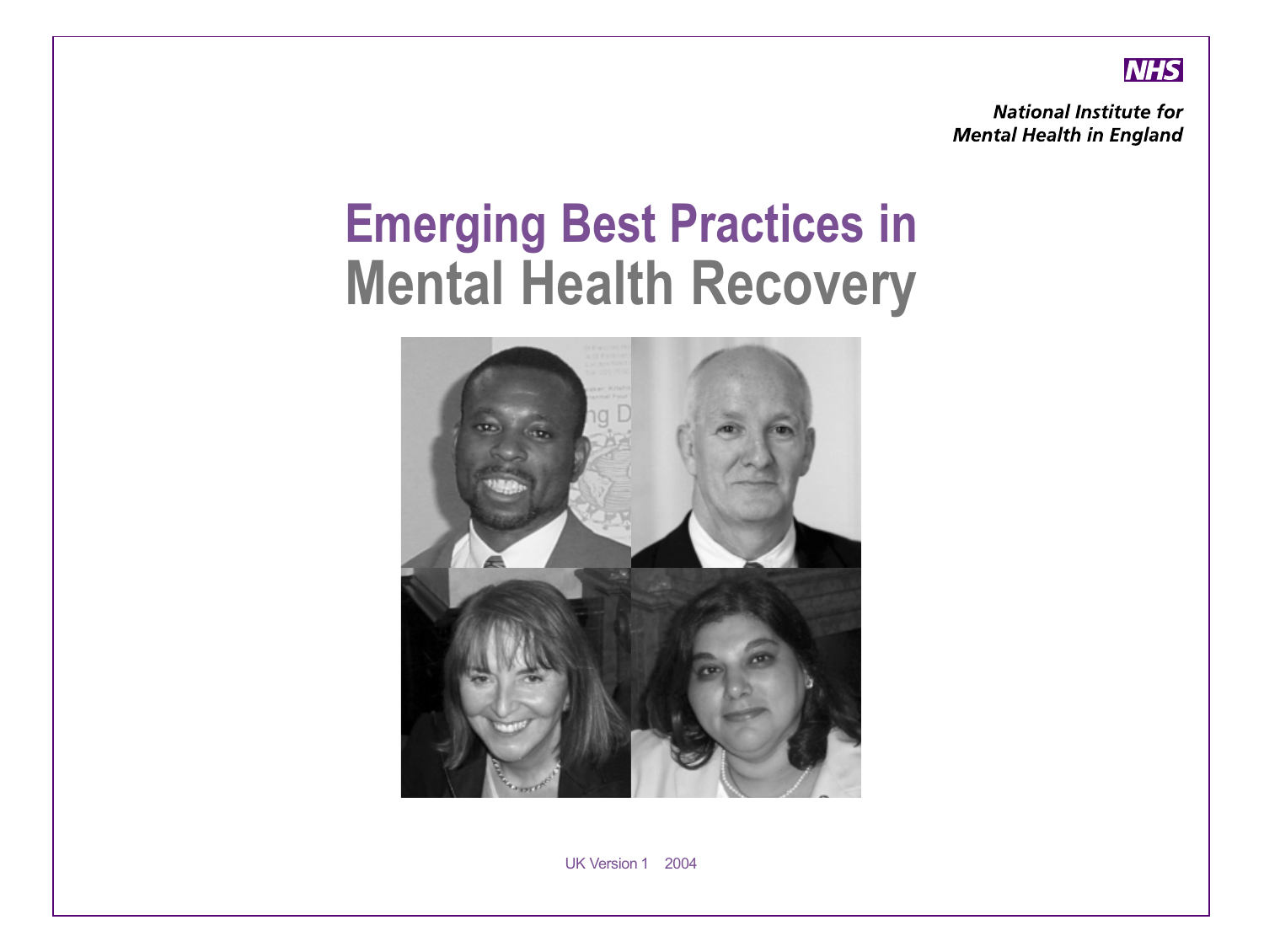## **Introduction**

My personal journey to discovering the concept and practice of recovery has been quite a long and interesting one, at least for me!

In the early to mid 1990s I was privileged to be an observer of the developments that eventually led to implementation of functionalised services in Birmingham. That journey involved the work of a network of people who were committed to bringing about a sea change in the way in which managers and mental health professionals thought about the delivery of mental health services. In particular I was lucky enough to join a visit to services in Madison, Wisconsin in the United States and to the services in Keene in New Hampshire. These visits confirmed my view that establishing Crisis Resolution Teams and Assertive Outreach Teams as part of a whole service system was an effective way of delivering services that had research evidence to support it. This is now part of the NHS Plan of services that we are in the process of implementing across England.

However, in the mid to late 1990s I discovered the concept and practices that have come to be known as 'Mental Health Recovery' and in the West Midlands supported a number of initiatives to help to promote the concept. This included the writing, production and dissemination of a series of 'Directional Papers' on developing modern community mental health systems 'helping to articulate the direction of the mental health system of the future' together with support for a small pilot project that produced a literature review, a training programme and a pilot narrative research study that examined the stories of people in recovery. In establishing NIMHE I was mindful of the importance of 'recovery' and the fact that at its core is people who have been diagnosed as 'mentally ill' 'taking back control over their lives' a central tenet of Government Policy 'putting the user at the centre of everything we do'. NIMHE therefore established the post of Fellow for Recovery as a 'pipeline' programme. Recovery is the practice of values and I see it as the 'How' of service delivery.

It therefore gives me great pleasure to hear about the developments in recovery training, practice and beginnings of service design. I had no idea some two years ago that any service systems would be beginning to adopt recovery as their overall approach at this time but I am aware of a small but growing number that are. However, the process of delivering truly recovery-oriented services is many years away and will be an emergent process.

of the mathematic making this happen. The<br>
East Midlands Development Centre.<br>
East Midlands Development Centre.<br>
Function at their optimal level; and<br>
Function at their optimal level; and<br>
covery process and emerging best<br> I know how important the availability of information is to the change process and therefore want to thank the Ohio Department of Mental Health (ODMH) for making it possible for us to edit, reprint and disseminate, on a not for profit basis, their Emerging Best Practices in Mental Health Recovery poster and pdf file. I also want to thank Derbyshire Mental Health Services for their vision and commitment to making this happen. The development of this edition of the poster has been overseen by a multi-agency, multi-disciplinary group in Derbyshire and supported by the NIMHE Fellow for Recovery and the East Midlands Development Centre. The poster is aimed to provide information about the mental health recovery process and emerging best practices and, as with the original, is intended to be updated as new information becomes available.

I look forward to the possibility of writing a new introduction in this emergent process in a year or two's time.

*Antony Sheehan Director of Care Services Department of Heal*

## **Overview**

This poster and companion pdf file were originally produced by the Office of Consumer Affairs, Ohio Department of Mental Health who developed a Recovery Process Model and Emerging Best Practices to define and enhance the quality of mental health services. These were developed as a guide for users of mental health services to explore their understanding of their potential roles in the recovery process and as self-advocates for the delivery of quality services by capable staff. This model attempts to clarify some of what people in recovery have discovered during their personal recovery journeys about their roles and the roles of other people in the recovery process. In addition the model and best practices are intended to serve as educational tools for family members/significant others, friends, mental health professionals and other supporters, service managers, commissioners and performance auditors.

Recovery has a number of different meanings within the mental health and substance misuse communities. There is no one definition of the term acceptable to all parties involved. In the emerging NIMHE statement on recovery, recovery is defined to include the following meanings:

- 1. A return to a state of wellness (e.g. following an episode of depression);
- 2. Achievement of a quality of life acceptable to the person (e.g. following an episode of psychosis)
- 3. A process or period of recovering (e.g. following trauma);
- 4. A process of gaining or restoring something (e.g. one's sobriety);
- 5. An act of obtaining usable resources from apparently unusable sources (e.g. in prolonged psychosis);
- 6. Recovering an optimum quality and satisfaction with life in disconnected circumstances (e.g. dementia).

As a basis for the development of this model and emerging best practices, recovery is defined as: "a personal process of overcoming the negative impact of diagnosed mental illness/distress despite its continued presence."

Recovery is what people experience themselves as they become empowered to manage their lives in a manner that allows them to achieve a meaningful life and a positive sense of belonging in their community as defined by the person in recovery.

People who are in recovery from mental illness/distress move from a state of dependency\* to interdependency\*. Many factors influence their current level of functioning. Consequently, movement is not linear. The ultimate goals for people in the recovery process are to:

- Realise personal potential
- Function at their optimal level; and
- Use and/or provide support to entities outside Mental Health Services.

During the recovery process, people are either aware or unaware of their condition.

This Recovery Process Model accounts for the person's movement and degree of awareness across the following four levels:

- Level 1: Dependent/Unaware
- Level 2: Dependent/Aware
- Level 3: Independent/Aware
- Level 4: Interdependent/Aware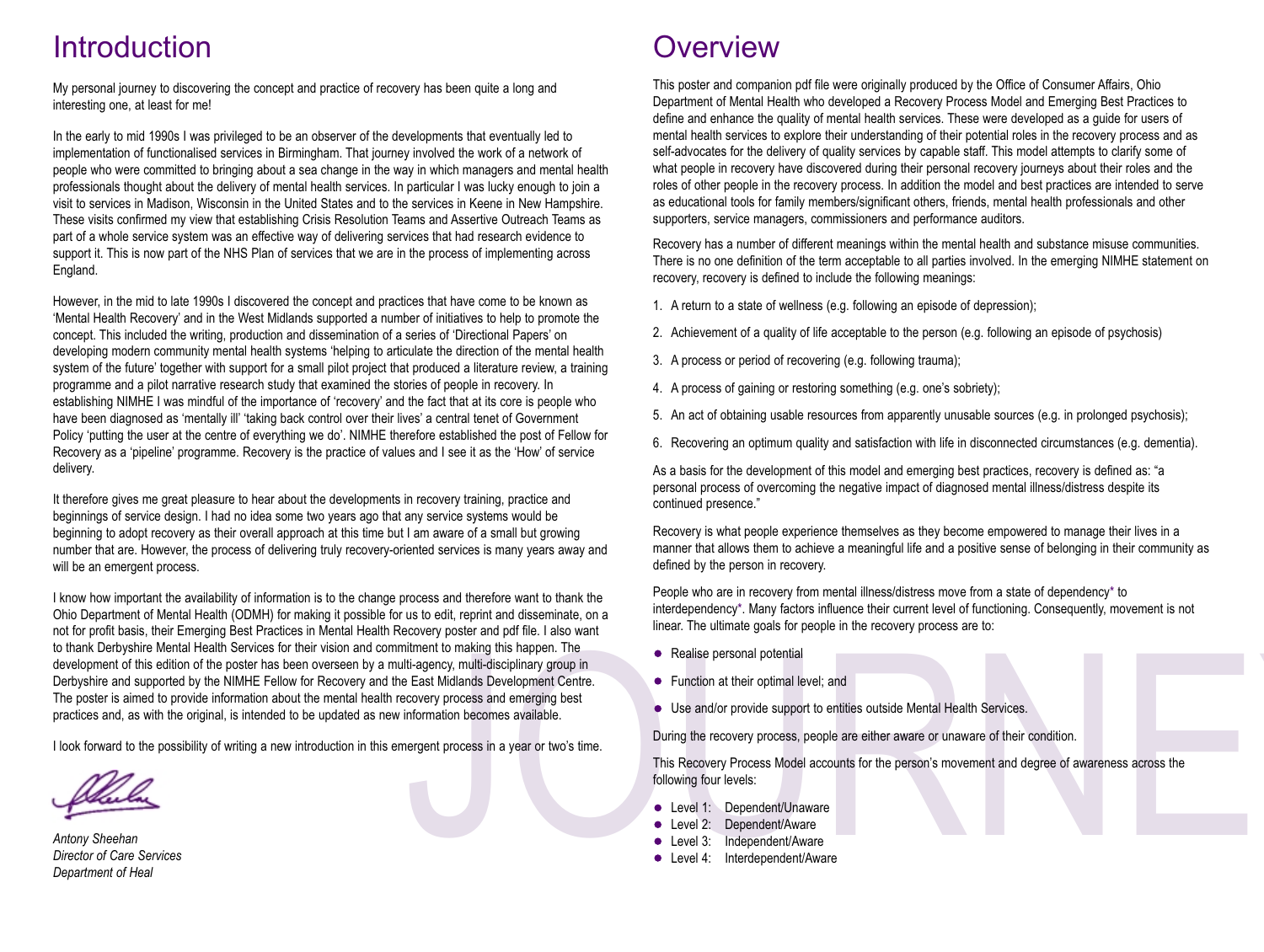Current government Mental Health policy in the shape of the National Service Framework and NHS Plan both recognise the right of people to live in the community and participate in a lifestyle of their choice. These rights are the underpinnings of Recovery. Given this philosophy and the Emerging National Framework of Values and Values Based Practice, this model identifies nine essential components that are needed in order for a community to provide effective services and support. These components are incorporated in the model and include:

- 1. Clinical Care
- 2. Family Support
- 3. Peer Support and Relationships
- 4. Work/Meaningful Activity
- 5. Power and Control
- 6. Stigma
- 7. Community Involvement
- 8. Access to Resources
- 9. Education

For each level of the recovery process, the status of the user of services and the roles of clinicians and community supports are defined.

Using this dynamic Recovery Process Model, generic and universally applicable practices that influence recovery emerged. These Emerging Best Practices identify preferred behaviours based upon the best available knowledge and consensus of a diverse working group comprised of users of services, family members and mental health professionals. As the impact of these behaviours is measured, it is anticipated that these practices will be refined and/or others will emerge.

In the existing Emerging Best Practices, behavioural statements have been identified for users of services, clinicians, and community across the four levels of recovery and the nine essential components as defined in the Recovery Process Model.

During the recovery process, this model indicates that in order for people in recovery to function optimally they are most often dependent on clinicians, practitioners, family/significant others, peers and community supports to provide support and/or services that are consistent with the best practices identified. Additionally users of services must take personal responsibility for managing their recovery through personal exploration of the guidance provided by the defined best practices. Failure of any of the afore to behave consistently with the identified principles and best practices could result in people in recovery not functioning optimally, taking longer than necessary to reach their optimal level of functioning, or having unnecessary recurrence of their distressing experiences.

Users of service<br>recovery, identif<br>best practices to<br>the best outcom<br>providing consis<br>Community sup<br>facilitate users of<br>As new clinical,<br>practice statement Users of services can use these best practices to explore and provide guidance for their actions during their recovery, identify the services and/or support when they need it. Clinicians and practitioners can use these best practices to validate that they are providing the appropriate services, at the right time, that will result in the best outcomes for people. Additionally, these best practices can assist clinicians and practitioners in providing consistent services and supports to people in recovery.

Community supports can use these best practices to determine the resource commitment that is needed to facilitate users of services recovery in a timely manner.

As new clinical, scientific, technological and alternative approaches are identified, this model and best practice statements will be updated to reflect those changes.

#### **\* Dependent/Unaware**

The concept of dependent/unaware may appear negative and this explanation is provided in order to clarify the complexity of this concept.

It is understood that multiple factors influence dependency. These include but are not limited to:

- a. the degree of illness/distress experienced;
- b. the positive/negative impact and/or intervention of others, including the mental health system;
- c. an individuals interaction and/or reactions to experiences with traumatic events, such as hospital admissions, medication reactions, prisons, interpersonal relations; and
- d. the impact of the illness/distress on their daily lives.

a. the degree of illness/distress experiences and support. These components are incorporated in the intoetical<br>
a. the degree of illness/distress experience<br>
b. the positive/negative impact and/or reaction<br>
c. an individua During this stage, people are most often unaware of their dependency. In addition, the mental health system is often unaware of behaviours and interventions necessary to enable recovery; therefore, it acts, through inappropriate service delivery/interventions, to maintain dependency.

#### **\*Interdependent/Aware**

In traditionally delivered services we have come to think of 'independence' as the most important ability for people recovering from mental illness/distress. However, we all have interdependent relationships with our partners, the people we live with, our families, organisations and government etc. For example, in the Indian sub-continent and Asia, interdependent relationships have an even greater meaning given the importance of the family over the individual.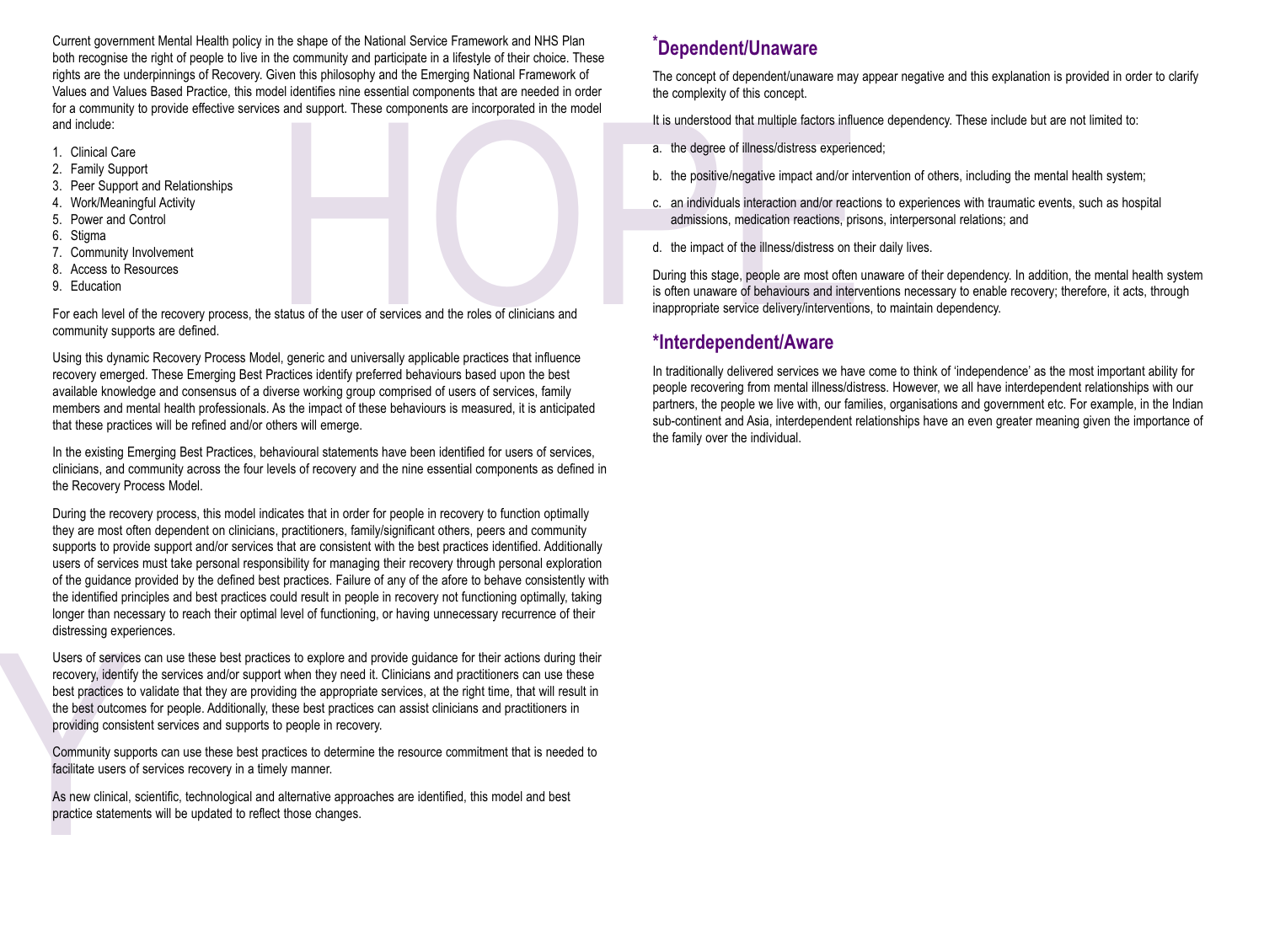## The Ten Essential Capabilities for Mental Health Practice

#### *Shared Capabilities for all Mental Health Workers*

The development of the Essential Capabilities is a joint NIMHE and Sainsbury Centre for Mental Health Project. It builds on the work of the Sainsbury Centre's Capable Practitioner Framework copies of which can be downloaded from www.scmh.org.uk.

Let a would be a structure be and the transformation in the substantial members of which then<br>impact of their basic cultivarial start working in mental health services should achieve as a<br>for teaching, learning and persona The work lays out the capabilities that all staff working in mental health services should achieve as a minimum part of their basic qualifying training. However, it is intended that they should form the core building blocks for teaching, learning and personal development not just for professionally qualified staff but for all staff working in the NHS, Social Services, the statutory, private, independent or voluntary sector.

- 1. Working in partnership. Developing and maintaining constructive working relationships with service users, carers, families, colleagues, lay people and wider community networks. Working positively with any tensions created by conflicts of interest or aspiration that may arise between the partners in care.
- 2. Respecting Diversity. Working in partnership with service users, carers, families and colleagues to provide care and interventions that not only make a positive difference but also do so in ways that respect and value diversity including age, race, culture, disability, gender, spirituality and sexuality.
- 3. Practising ethically. Recognising the rights and aspirations of service users and their families, acknowledging power differentials and minimising them whenever possible. Providing treatment and care that is accountable to service users and carers within the boundaries prescribed by national (professional), legal and local codes of ethical practice.
- 4. Challenging Inequality. Addressing the causes and consequences of stigma, discrimination, social inequality and exclusion on service users, carers and mental health services. Creating, developing or maintaining valued social roles for people in the communities they come from.
- 5. Promoting Recovery. Working in partnership to provide care and treatment that enables service users and carers to tackle mental health problems with hope and optimism and to work towards a valued lifestyle within and beyond the limits of any mental health problem.
- 6. Identifying People's Needs and Strengths. Working in partnership to gather information to agree health and social care needs in the context of the preferred lifestyle and aspirations of service users their families, carers and friends.
- 7. Providing Service User Centred Care. Negotiating achievable and meaningful goals; primarily from the perspective of service users and their families. Influencing and seeking the means to achieve these goals and clarifying the responsibilities of the people who will provide any help that is needed, including systematically evaluating outcomes and achievements.
- 8. Making a difference. Facilitating access to and delivering the best quality, evidence-based, values-based health and social care interventions to meet the needs and aspirations of service users and their families and carers.
- 9. Promoting safety and positive risk taking. Empowering the person to decide the level of risk they are prepared to take with their health and safety. This includes working with the tension between promoting safety and positive risk taking, including assessing and dealing with possible risks for service users, carers, family members, and the wider public.
- 10. Personal development and learning. Keeping up-to-date with changes in practice and participating in lifelong learning, personal and professional development for one's self and colleagues through supervision, appraisal and reflective practice.

#### For further information:

*The Workforce Development Section Sainsbury Centre for Mental Health 134 to 138 Borough High Street London SE1 1LB*

*Phone 0207 827 8348 Email s.iles@scmh.org.uk*

## Guiding Principles

**The following guiding principles formed the basis for the development of The Recovery Process Model and Emerging Best Practices.**

#### **Principle I**

The user of services decides if and when to begin the recovery process and directs it; therefore, service user direction is essential throughout the process.

#### **Principle II**

The Mental Health System must be aware of its tendency to promote service user dependency.

#### **Principle III**

Users of service are able to recover more quickly when their:

- Hope is encouraged, enhanced and/or maintained;
- Life roles with respect to work and meaningful activities are defined;
- Spirituality is considered;
- Culture is understood:
- Educational needs as well as those of families/significant others are identified;
- Socialisation needs are identified;
- They are supported to achieve their goals.

#### **Principle IV**

Individual differences are considered and valued across the life span.

#### **Principle V**

Recovery from mental illness is most effective when a holistic approach is considered; this includes psychological, emotional, spiritual, physical and social needs.

#### **Principle VI**

Filie span.<br>
Expressed is considered; this includes<br>
S.<br>
A an integrated approach to treatment and care<br>
Values Based approaches. A Recovery approach<br>
Ne ability to develop trusting relationships In order to reflect current 'best practices' there is a need for an integrated approach to treatment and care that includes Medical/biological, Psychological, Social and Values Based approaches. A Recovery approach embraces all of these.

#### **Principle VII**

Clinicians and practitioners initial emphasis on 'hope' and the ability to develop trusting relationships influences the recovery of users of services.

#### **Principle VIII**

Clinicians and practitioners should operate from a strengths/assets model.

#### **Principle IX**

Users of service with the support of clinicians, practitioners and other supporters should develop a recovery management or wellness recovery action plan. This plan focuses on wellness, the treatments and supports that will facilitate recovery and the resources that will support the recovery process.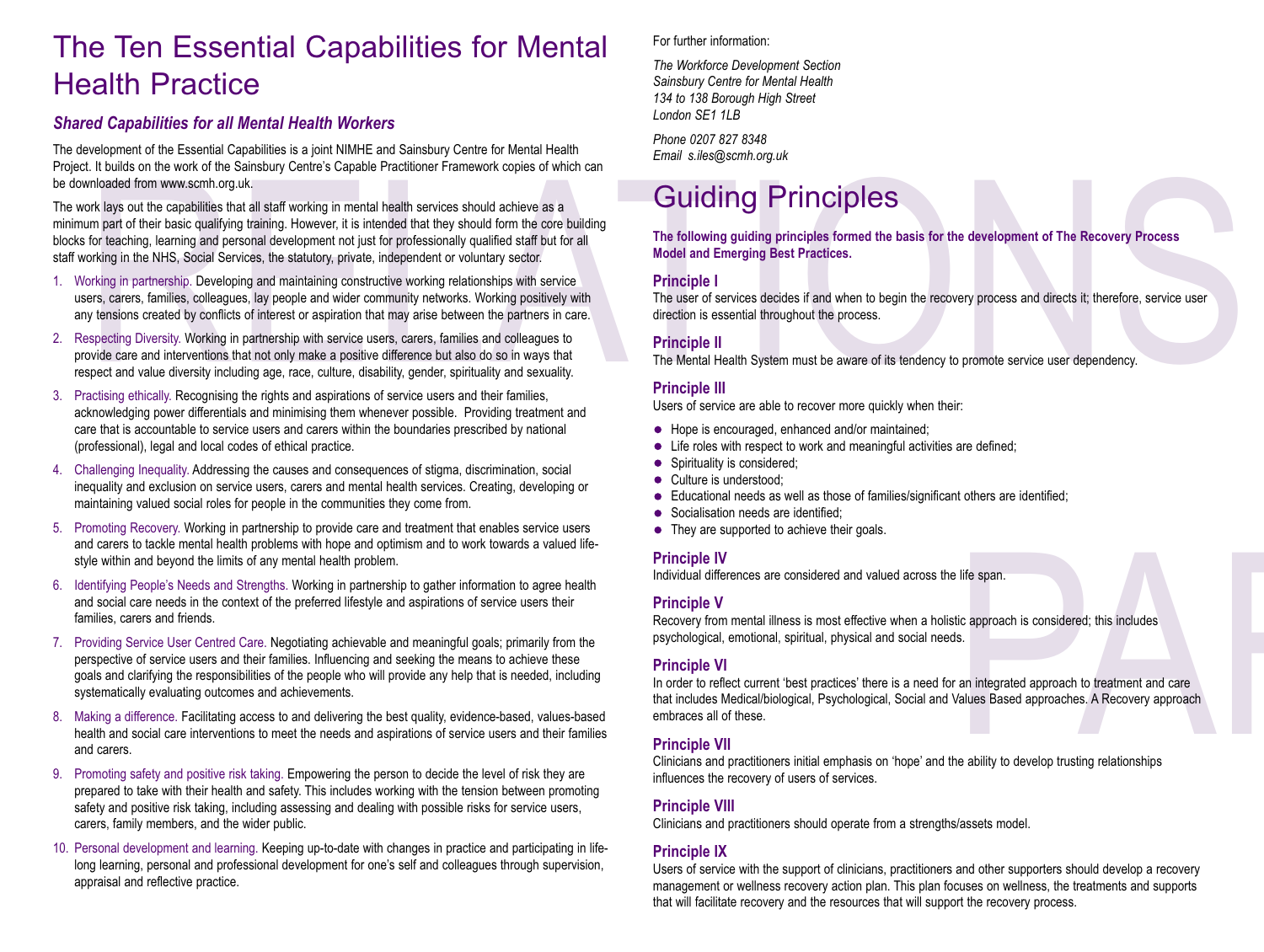#### **Principle X**

Involvement of a person's family, partner and friends may enhance the recovery process. The user of service should define whom they wish to involve.

#### **Principle XI**

Mental Health services are most effective when delivery is within the context of the service users locality and cultural context.

#### **Principle XII**

Community involvement as defined by the user of service is central to the recovery process.

# Principle XII<br>
Community involvement as defined by the user of service is central to the recover<br>
Emerging National Framework<br>
for Mental Health<br>
The work of NIMHE on values in mental health care is guided by three princi<br> Emerging National Framework of Values for Mental Health

#### **The work of NIMHE on values in mental health care is guided by three principles of values-based practice:**

- 1) Recognition NIMHE recognises the role of values alongside evidence in all areas of mental health policy and practice
- 2) Raising Awareness NIMHE is committed to raising awareness of the values involved in different contexts, the role/s they play and their impact on practice in mental health
- 3) Respect NIMHE respects diversity of values and will support ways of working with such diversity that makes the principle of service user-centrality a unifying focus for practice. This means that the values of each individual user of services and their communities must be the starting point and key determinant for all actions by professionals

Respect for diversity of values encompasses a number of specific policies and principles concerned with equality of citizenship. In particular, it is anti-discriminatory because discrimination in all its forms is intolerant of diversity. Thus, respect for diversity of values has the consequence that it is unacceptable (and unlawful in some instances) to discriminate on grounds such as gender, sexual orientation, class, age, abilities, religion, race, culture or language.

Respect for diversity within mental health is also:

- user-centred it puts respect for the values of individual users at the centre of policy and practice
- recovery oriented it recognises that building on the personal strengths and resilience's of individual users, and on their cultural and racial characteristics, there are many diverse routes to recovery
- some instances) to discriminate on grounds such as gender, sexual orientation, class, age, abilities, religion,<br>
Respect for diversity within mental health is also:<br>
Respect for diversity within mental health is also:<br>
ex multi-disciplinary - it requires that respect be reciprocal, at a personal level (between service users, their family members, friends, communities and providers), between different provider disciplines (such as nursing, psychology, psychiatry, medicine, social work, occupational therapy), and between different organisations (including health, social care, local authority housing, voluntary organisations, community groups, faith communities and other social support services)
	- dynamic it is open and responsive to change
	- reflective it combines self-monitoring and self-management with positive self-regard
	- balanced it emphasises positive as well as negative values  $\bullet$
	- relational it puts positive working relationships supported by good communication skills at the heart of  $\bullet$ practice

NIMHE will encourage educational and research initiatives aimed at developing the capabilities (the awareness, attitudes, knowledge and skills) needed to deliver mental health services that will give effect to the principles of values-based practice.

# Key Terms

Definitions are provided for those terms that are used differently in various settings and by mental health professionals.

#### **Access To Resources**

Ability to make contact with various people and places; use products, services, and technologies that promote recovery.

#### **Advance Agreements**

Advance Agreements are agreements made by the user of services with their providing services agreeing his/her choice about how he/she will be treated in the event that his/her illness renders him/her incapable of exercising choice.

#### **Clinical Care**

Services that are provided by psychiatrists and other mental health professionals to promote and enhance the recovery process.

#### **Clinicians**

A variety of people providing professional services, including care managers, psychiatrists, nurses, social workers, occupational therapists, psychologists and other mental health professionals.

#### **Community Support**

Activities and resources provided by the community to enable the integration and affiliation of people in recovery within their community.

#### **User of Services/Expert by Experience/Person in Recovery**

A person who is in recovery from mental illness/distress and usually in receipt of mental health services and/or supports.

#### **Education**

Both informal and formal methods for people to gain knowledge and information that will enable and support behavioural change(s) leading to wellness and the ability to live lives that are personally satisfying.

#### **Emerging Best Practices**

Defines the currently identified 'best practices' that users of service, clinicians and community supports use to facilitate the recovery process. New best practices are continuing to emerge.

#### **Family Support and other Supporters**

People and carers identified by the person in recovery as either family members or significant others who provide the necessary natural supports for recovery.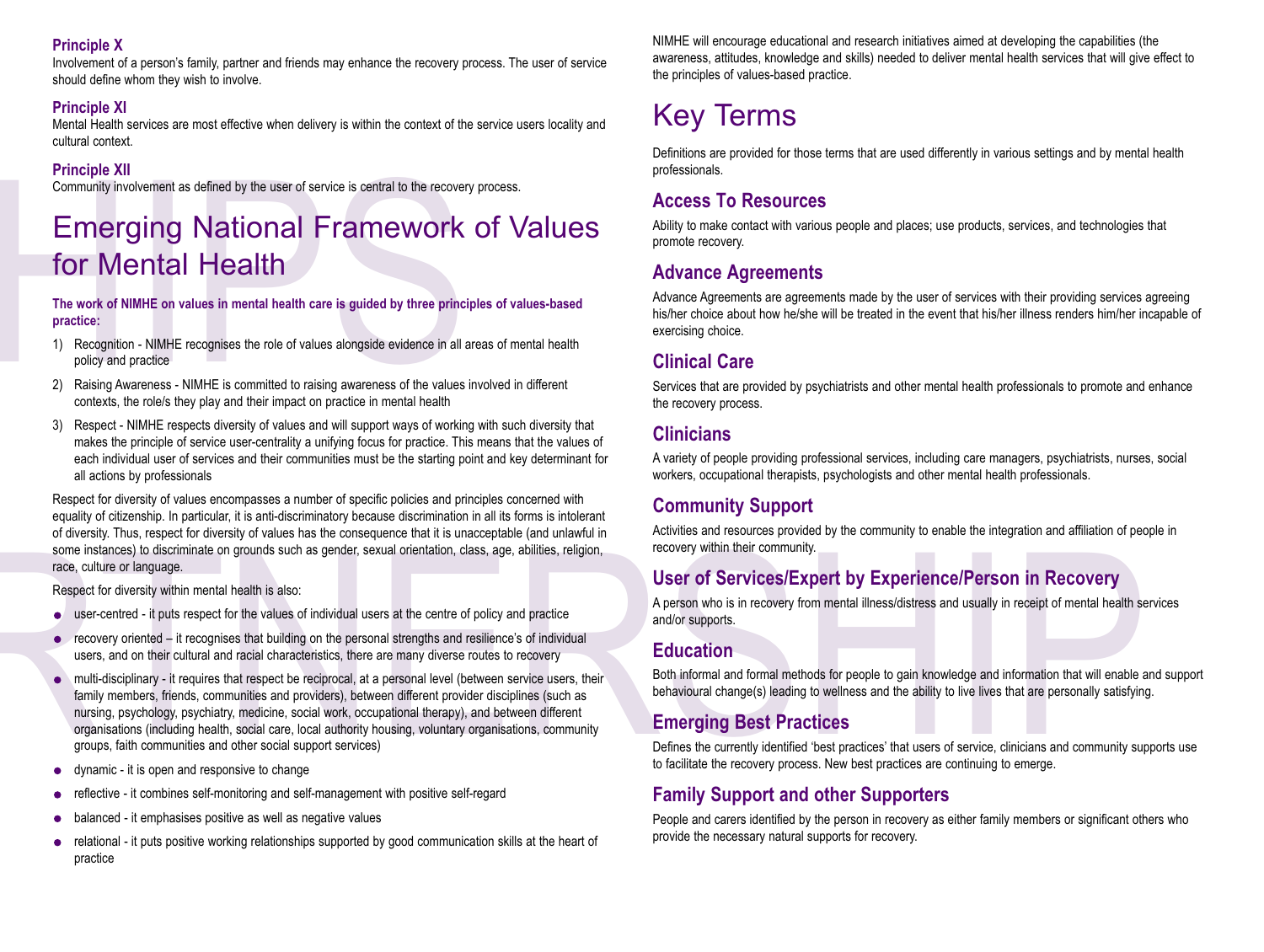#### **Life Roles**

Age-appropriate characteristics and expected behaviours of an individual within society that are developmental and incremental in nature and which a user of service may have had interrupted due to the onset of symptoms/distressing experiences or a service system that has encouraged dependency.

#### **Mental Health Recovery Process**

Identifies the status of the user of services and the roles clinicians and community supports demonstrate.

#### **Peer Support and Relationships**

Friends, colleagues and other people in recovery who help to provide a common understanding of issues and experiences impacting mental health recovery.

#### **Power and Control**

Active personal engagement in and decisions about care and supports that promote recovery.

#### **Wellness Recovery Action Plan/Recovery Management Plan**

A plan that the person in recovery develops with clinicians and other supporters. The plan focuses on identifying triggering issues, early warning signs and on the actions and interventions that will facilitate recovery and the resources that will support the recovery process.

#### **Crisis/Relapse Prevention Plan**

A plan developed by the person in recovery, when well, with clinicians, and significant others of behaviours, feelings and thoughts that indicate a deterioration in the persons stability and actions and activities that will help to avert further deterioration. A formal written and signed agreement of this plan is an Advanced Agreement (see above).

#### **Self-reliant Model**

A transition within the Recovery process whereby the user of services moves from dependence on others to meet basic needs and control symptoms/distressing experiences to a state of personal understanding and control of those symptoms/distressing experiences enabling the achievement of life roles and self agency through interdependent relationships with others.

#### **Stigma**

Stereotypes associated with mental illness that hinder and/or negatively impact the recovery process.

#### **Work & Meaningful Activity**

Meaningful employment or activities as defined by the person in recovery, such as volunteering that provide both economic and psychological benefits, positively impacting the recovery process.

efton Recovery Group

Trent Workforce Development Confederation

This Poster and companion pdf file have been edited and produced by a multidisciplinary, multi-agency group in Derbyshire with significant assistance from Sefton Recovery Group and others. The artwork was produced by Medical Illustration Services, Derby Hospitals NHS Foundation Trust.

It is approved by NIMHE for dissemination nationally.

For further information on developing recovery-oriented services and practices, please contact:

Piers Allott NIMHE Fellow for Recovery University of Wolverhampton School of Health Molineux St **Wolverhampton** WV1 1SB Tel: 01902 518 652

Fax: 01902 518 880 Email: Piers.Allott@wlv.ac.uk

Further information on Recovery can be obtained by joining the Mental Health Recovery Group at the NIMHE Knowledge Community. http;//kc.nimhe.org.uk

#### **Photographs**

Top left: Hari Sewell. Top right: Mike Shooter. Bottom left: Carolyn Steele. Bottom right: Asha Day.

**Derbyshire Mind**

For better mental health



rethink

severe mental illness

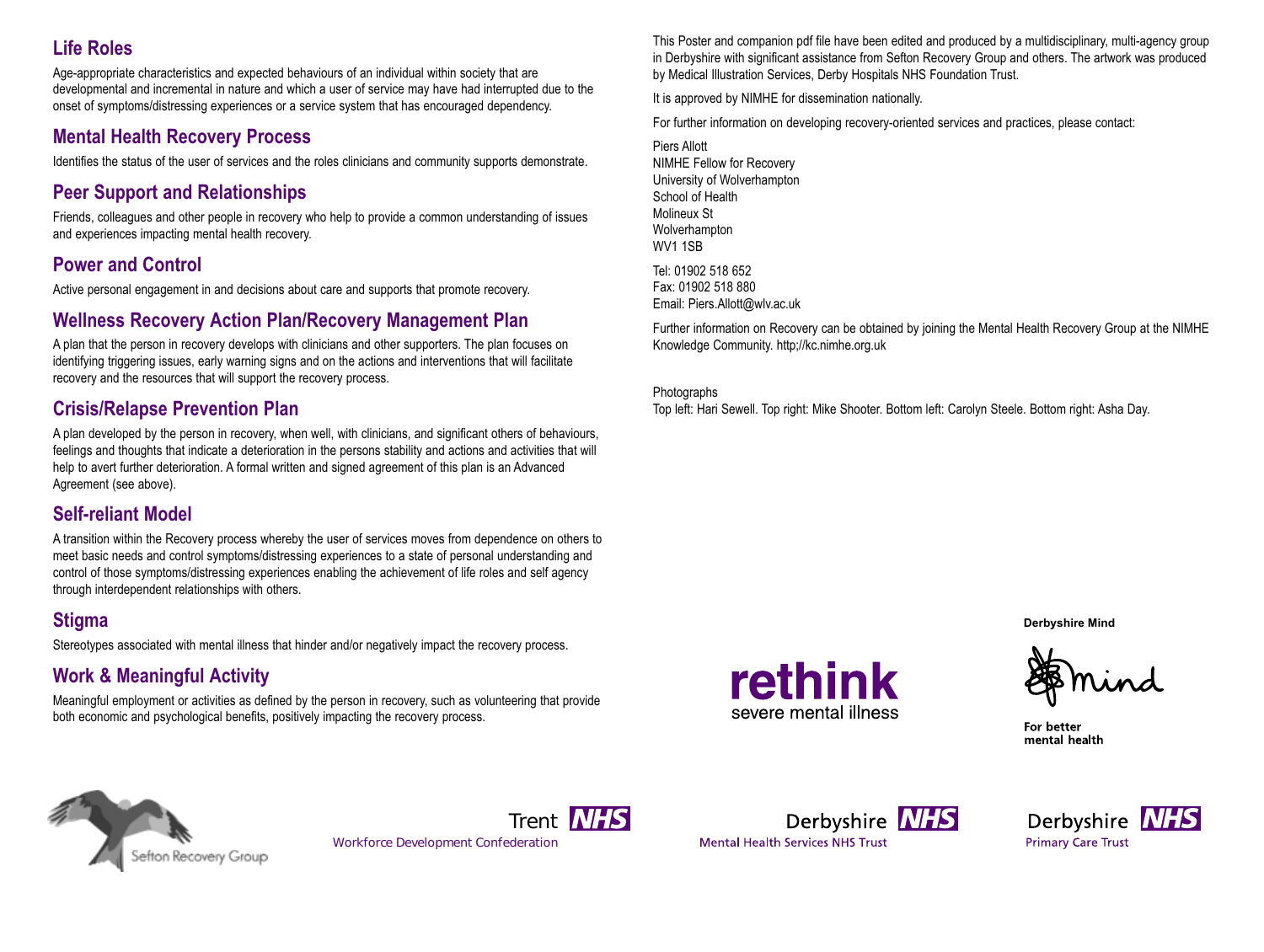

**National Institute for Mental Health in England** 

# **Emerging Best Practices in Mental Health Recovery**

ORIGINAL PRINCIPAL AUTHORS: Wilma Townsend, M.S.W. - Sherry Boyd & Grisetta Griffin, Program Development Specialist - Office of Consumer Services, Ohio Department of Mental Health. Partricia Larkins Hicks, Ph.D., President - Outcomes Management Group, Ltd. The Ohio Department of Mental Health - Michael F. Hogan, Ph.D., Director.

UK VERSION 1. AMENDED BY: Derbyshire Multi-agency Partnership - Chris Gillespie, Edward Greenwood, Julia Lowes, Erik Milner, Ruth Sargent, Alvar Thomas and Karen Colligan on behalf of Sefton Recovery Group. Principal Editor, Piers Allott, NIMHE Fellow for Recovery. Project Manager, David Gardner, Derbyshire Mental Health Commissioning Team.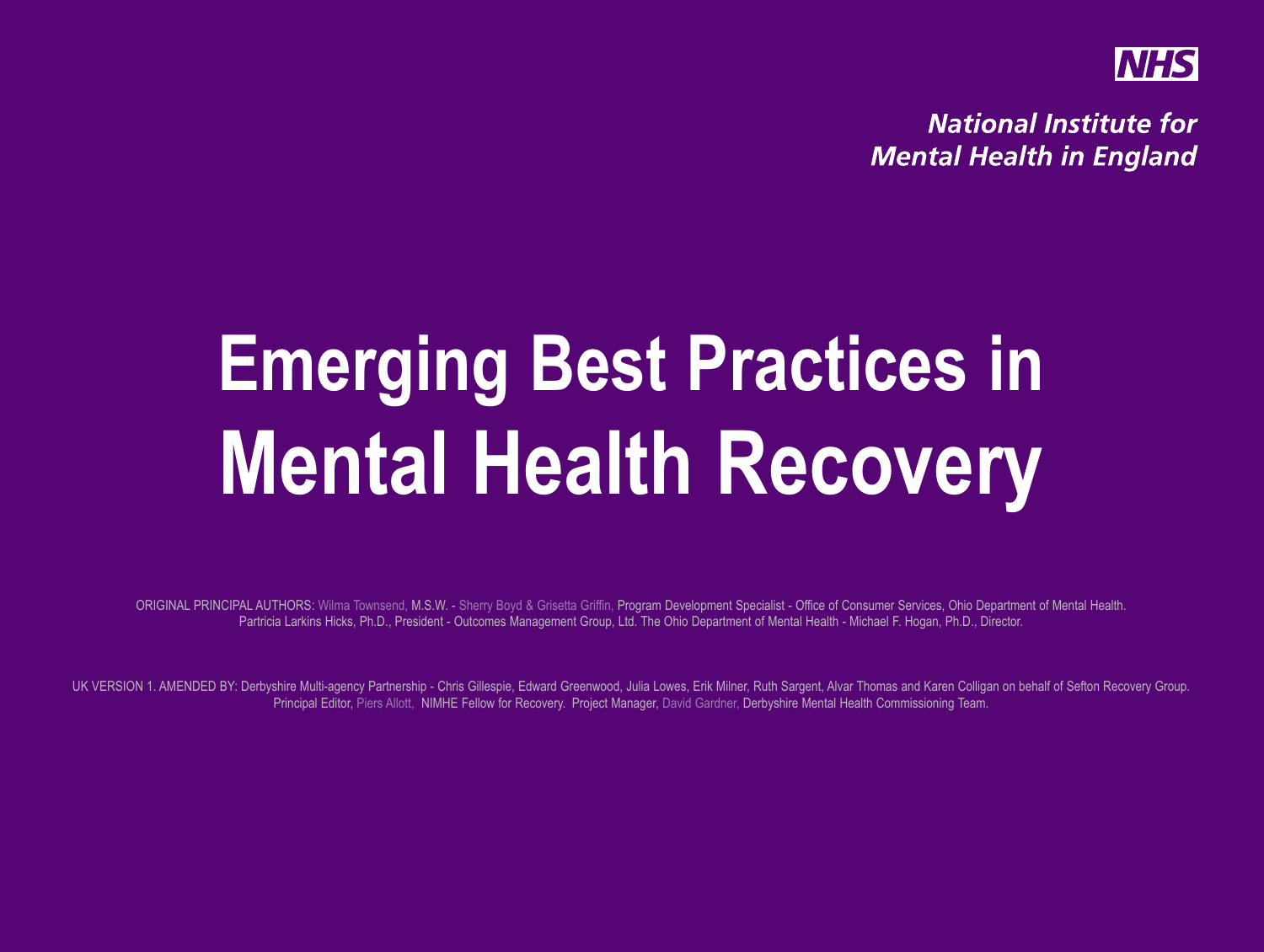Defines the person's personal status and the roles clinicians and community supports demonstrate.

## Mental Health Recovery Process / **Dependent / Unaware**

|                                  | <b>Clinical Care</b>                                                                                                                                                                                                                                                                                                                                                                                                                                                                                                                                         | <b>Peer Support &amp;</b><br><b>Relationships</b>                                                                                                                                                                                                                                                                                                                                                                                                                                                                                                                                                                                                                                                                                      | <b>Family Support</b>                                                                                                                                                                                                                                                                                                                                                                                                                                                                                                                                             | <b>Work/Meaningful</b><br><b>Activity</b>                                                                                                                                                                                                                                                                                                                                                                                                                                                 | <b>Power &amp; Control</b>                                                                                                                                                                                                                                                                                                                                                                                                                                                                                                                                                                                                                                                                                                                                                       | <b>Stigma</b>                                                                                                                                                                                                                                                                                                                                                                                                                                                                                                                                                                                                                                                                         | <b>Community</b><br><b>Involvement</b>                                                                                                                                                                                                                                                                                                                                                                                                                                                                                                                                                                                                                                                                                                                                                                                | <b>Access to Resources</b>                                                                                                                                                                                                                                                                                                                                                                           | <b>Education</b>                                                                                                                                                                                                                                                                                                                                             |
|----------------------------------|--------------------------------------------------------------------------------------------------------------------------------------------------------------------------------------------------------------------------------------------------------------------------------------------------------------------------------------------------------------------------------------------------------------------------------------------------------------------------------------------------------------------------------------------------------------|----------------------------------------------------------------------------------------------------------------------------------------------------------------------------------------------------------------------------------------------------------------------------------------------------------------------------------------------------------------------------------------------------------------------------------------------------------------------------------------------------------------------------------------------------------------------------------------------------------------------------------------------------------------------------------------------------------------------------------------|-------------------------------------------------------------------------------------------------------------------------------------------------------------------------------------------------------------------------------------------------------------------------------------------------------------------------------------------------------------------------------------------------------------------------------------------------------------------------------------------------------------------------------------------------------------------|-------------------------------------------------------------------------------------------------------------------------------------------------------------------------------------------------------------------------------------------------------------------------------------------------------------------------------------------------------------------------------------------------------------------------------------------------------------------------------------------|----------------------------------------------------------------------------------------------------------------------------------------------------------------------------------------------------------------------------------------------------------------------------------------------------------------------------------------------------------------------------------------------------------------------------------------------------------------------------------------------------------------------------------------------------------------------------------------------------------------------------------------------------------------------------------------------------------------------------------------------------------------------------------|---------------------------------------------------------------------------------------------------------------------------------------------------------------------------------------------------------------------------------------------------------------------------------------------------------------------------------------------------------------------------------------------------------------------------------------------------------------------------------------------------------------------------------------------------------------------------------------------------------------------------------------------------------------------------------------|-----------------------------------------------------------------------------------------------------------------------------------------------------------------------------------------------------------------------------------------------------------------------------------------------------------------------------------------------------------------------------------------------------------------------------------------------------------------------------------------------------------------------------------------------------------------------------------------------------------------------------------------------------------------------------------------------------------------------------------------------------------------------------------------------------------------------|------------------------------------------------------------------------------------------------------------------------------------------------------------------------------------------------------------------------------------------------------------------------------------------------------------------------------------------------------------------------------------------------------|--------------------------------------------------------------------------------------------------------------------------------------------------------------------------------------------------------------------------------------------------------------------------------------------------------------------------------------------------------------|
| Person's Status                  | · Cannot identify personal needs;<br>• Uninformed of resource opportunities;<br>• May be angry, anxious, distrustful, and<br>unmotivated:<br>• May not accept diagnosis or accept that<br>anything is wrong;<br>· Symptoms, treatment, and stigma may<br>interfere with motivation:<br>• May experience shame & stigma<br>concerning illness;<br>· May lack experience in developing trusting<br>relationships.                                                                                                                                              | • May have lost contact with peers;<br>· Lacks self-esteem and sense of self;<br>· May have limited knowledge of supportive<br>resources and medical management;<br>• May experience spiritual and/or cultural<br>conflict:<br>· Views self as object:<br>• May feel hopeless and helpless;<br>. May be withdrawn and avoids contact with<br>others.                                                                                                                                                                                                                                                                                                                                                                                   | • May or may not want to include family and<br>significant others in process;<br>• Unaware of how family relationships impact<br>recovery process;<br>· May be characterised by fear, stigma and<br>denial.                                                                                                                                                                                                                                                                                                                                                       | • Lacks information and knowledge as<br>related to employment opportunities or<br>meaningful activities;<br>• Unaware of relationship between activity,<br>employment & wellbeing;<br>• Lacks confidence:<br>• May be in crisis;<br>• May be employed.                                                                                                                                                                                                                                    | • Unaware of effect illness has on<br>decision making;<br>Lacks identity;<br>Does not recognise responsibility for<br>actions or their consequences;<br>• May resist assistance, and may be<br>angry;<br>Does not realise personal input is<br>important to facilitate recovery;<br>. May have difficulty taking control of<br>his/her life:<br>• May be totally dependent on clinician;<br>• May not be active with treatment.                                                                                                                                                                                                                                                                                                                                                  | • May experience negative feelings;<br>• May be angry;<br>• May be in denial;<br>· May not accept condition;<br>• May internalise stereotypes of people<br>with mental illness:<br>Shame, fear, denial may cause looking<br>away from others;<br>· May feel isolated socially, spiritually<br>and culturally.                                                                                                                                                                                                                                                                                                                                                                         | • May be isolated and/or separated from<br>community:<br>· Unaware of community resources and<br>their benefits:<br>• Lacks motivation to seek community<br>involvement:<br>• Does not trust community;<br>• Afraid of social situations:<br>• May not recognise opportunities to<br>become involved in community<br>activities.                                                                                                                                                                                                                                                                                                                                                                                                                                                                                      | • May depend on family/significant<br>others, mental health systems and<br>others for basic needs:<br>• Lacks understanding of illness, basic<br>needs, and how to access and manage<br>available resources:<br>• May not have access to resources that<br>are necessary to live and function at an<br>optimal level.                                                                                | • Does not understand how learning<br>applies to achieving personal and<br>vocational goals;<br>Does not understand relationship<br>between formal/informal education and<br>the attainment of quality-of-life<br>experiences;<br>. May not be educated about illness.                                                                                       |
| Clinicians' Roles                | · Demonstrates hope and achievement when<br>interacting with the person;<br>• Promotes acceptance as first step to<br>recovery;<br>• Explains illness, symptoms/distressing<br>experiences, courses of treatment and<br>hope for the future and begins to teach the<br>person about the use and benefits of a<br>Wellness Recovery Action Plan and<br>Advanced Agreements;<br>• Informs the person about benefits of active<br>treatment:<br>• Engages family and/or significant others<br>and refers them to available community<br>supports and education. | Makes the person aware he/she is not<br>alone;<br>• Offers hope and friendship;<br>· Encourages person to remain active;<br>· Identifies support and provides access to<br>peer support;<br>· Helps person develop reciprocal<br>relationships;<br>• Assists person in recognising strengths and<br>valuing peer support experiences;<br>• Fosters advocacy and assists person in<br>taking control of his/her illness/distressing<br>experiences;<br>· Provides person with information about how<br>to obtain access to services:<br>• Encourages the development and/or<br>maintenance of social, family and persona<br>relationships;<br><b>Encourages person to maintain or seek</b><br>supportive spiritual/cultural activities. | • Assists the person in recognising value of<br>family involvement;<br>• Determines from the person who he/she<br>wants involved (i.e. family members and/or<br>significant others);<br>. Utilises the person's family and/or<br>significant others to learn strategies that will<br>assist in recovery process;<br>· Assists families and/or significant others in<br>understanding their involvement in the<br>recovery process;<br>• Considers cultural differences and spiritual<br>needs when working with the person's<br>family and/or significant others. | · Fosters expectation of hope;<br>· Promotes well-being;<br>• Creates expectation that employment or<br>some form of meaningful activity is possible<br>and will enhance well-being;<br>• Makes the person aware of incentives &<br>educational benefits:<br>· Promotes stabilisation leading to or<br>enabling continued work and other<br>meaningful activity;<br>· Assists in symptom management and<br>medication stabilisation.                                                      | · Provides positive environment to<br>facilitate understanding of people in<br>recovery;<br>Actively listens to the person;<br>• Fosters hope for recovery;<br>· Educates the person, family members<br>and/or significant others about illness,<br>diagnosis, and treatment;<br>Assesses and promotes the person's<br>ability to understand illness, community<br>living skills, and educational level;<br>Recognises recovery struggle &<br>communicates that understanding to the<br>person;<br>• Validates the person's feelings;<br>• Aware of power issues:<br>• Encourages independence and<br>continued social activity;<br>Informs the person about the use of<br>medication as a wellness tool to<br>facilitate recovery;<br>· Facilitates access to advocacy service. | · Considers stigma associated with<br>mental illness when educating and<br>treating the person;<br>Addresses stigma issues with the<br>person, family, and significant others;<br>· Emphasises the person's strengths &<br>assets versus deficits:<br>Educates the person's family members<br>and/or significant others about illness.<br>diagnosis, and treatment;<br>• Keeps abreast of current literature;<br>• Addresses issues of stigma and<br>supports the person;<br>• Engages in stigma-busting behaviours<br>and activities:<br>Values and fosters partnerships and<br>inclusion among providers, families,<br>significant others, friends, and people<br>who use services. | • Assumes role of motivator and<br>educator:<br>. Helps the person become hopeful with<br>regard to community<br>inclusion/reintegration:<br>• Uses community to learn about the<br>person when he/she was well/healthy;<br>• Uses knowledge about the person to<br>assist in personal growth and<br>community inclusion;<br>• Explores with the person opportunities<br>for personal growth and community<br>involvement:<br>• Educates the person, family, and/or<br>support system about community<br>resources;<br>• Assists the person with<br>learning/relearning social skills;<br>• Educates community about mental<br>health issues and the rights of people<br>diagnosed with mental illness;<br>Supports & respects the persons<br>participation in social, cultural, &<br>spiritual community activities. | · Initiates education process by providing<br>information to the person about illness,<br>available resources, all treatment<br>services and supports including<br>alternatives and complementary<br>therapies;<br>Provides information to the person that<br>assists them in determining how to<br>obtain access to services;<br>• Makes referrals that are appropriate to<br>the person's choices. | • Provides the person and<br>family/significant others with information<br>about mental illness:<br>• Offers the person hope:<br>• Makes the person aware of educational<br>opportunities and resources;<br>Promotes concept that education<br>(formal/ informal) and understanding<br>about illness enhances and increases<br>personal growth and recovery. |
| <b>Community Supports' Roles</b> | • Makes available family and user peer<br>support, enrichment and engagement<br>activities:<br>• Makes available, especially to families and<br>users of services, information and<br>education concerning mental illness and<br>recovery.                                                                                                                                                                                                                                                                                                                   | • Makes peer support groups available and<br>accessible;<br>• Involves peer support groups in treatment<br>sessions when appropriate;<br>· Provides personal assistance;<br>• Offers hope through peer supporters<br>making non-threatening visits;<br>· Peer Support group participates in<br>community activities.                                                                                                                                                                                                                                                                                                                                                                                                                   | • Provides 'Family to Family' training to<br>families and significant others;<br>· Provides educational programmes for<br>family and significant others that provide<br>information about: mental illness.<br>medications, treatment, alternatives,<br>complementary therapies, family problem<br>solving, communication skills, etc.                                                                                                                                                                                                                             | • Makes resources available to support<br>employment;<br>• Maintains a resource list of community<br>action organisations, recreation facilities,<br>volunteer opportunities, etc.<br><b>Educates community employment,</b><br>recreation, and volunteer organisations<br>about the needs and benefits of including<br>users of services as volunteer workers,<br>employees and members;<br>Educates constituents about the work<br>needs of the people who experience mental<br>illness. | · Provides housing, transport support:<br>• Makes care management and<br>community support services &<br>educational opportunities available;<br>Provides consultation for family<br>members;<br>· Manages guardianship issues;<br>. Family and user of service, and<br>organisations provide support;<br>• Provide access to mental health<br>advocacy services.                                                                                                                                                                                                                                                                                                                                                                                                                | • Provides educational opportunities that<br>focus on understanding mental illness<br>and people diagnosed with mental<br>illness and recovery;<br>· Provides opportunities to reject/comba<br>stigma (i.e. community activities);<br>• Responds to negative stigma issues<br>presented in the media and other<br>venues;<br>Ensures that organisations, staff,<br>internal policies, etc. are stigma free.                                                                                                                                                                                                                                                                           | • Provides opportunities for people to<br>participate in community activities;<br>• Identifies people's needs and develops<br>and/or provides opportunities for them<br>to obtain local resources for support<br>(e.g. work experience);<br>· Includes people, service user groups in<br>local events (e.g. parades, festivals,<br>political debates, educational events);<br>• Provides meeting places & advertising<br>for service user events;<br>• Makes hang-out places available (i.e.<br>cafés/fast food restaurants etc.) to meet<br>friends and provide for possible<br>employment opportunities.                                                                                                                                                                                                            | • Provides all levels of support via family, $\bullet$ Makes available educational<br>mental health and social care systems,<br>including access to benefits for which<br>the person may qualify.                                                                                                                                                                                                    | opportunities and experiences that<br>focus on recovery from mental illness;<br>• Makes available formal and informal<br>educational opportunities.                                                                                                                                                                                                          |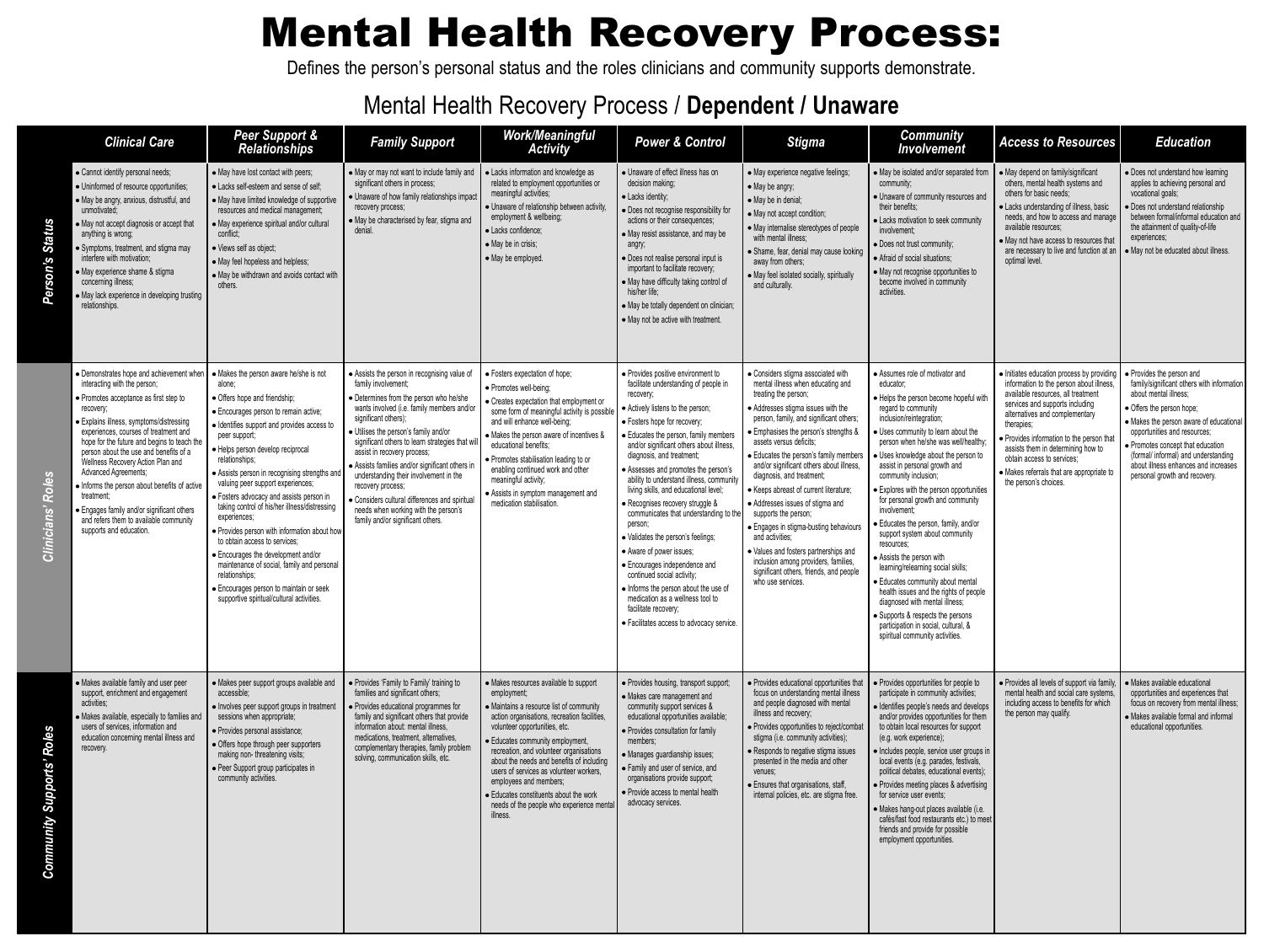Defines the person's personal status and the roles clinicians and community supports demonstrate.

## Mental Health Recovery Process / **Dependent / Aware**

|                                        | <b>Clinical Care</b>                                                                                                                                                                                                                                                                                                                                                                                                                                                                                                                  | <b>Peer Support &amp;<br/>Relationships</b>                                                                                                                                                                                                                                                                                                                                                                                                                                                                                                                                                                  | <b>Family Support</b>                                                                                                                                                                                                                                                                                                                                                                                                         | Work/Meaningful<br>Activity                                                                                                                                                                                                                                                                                                                                                                                                                                                                                                                                                                                                                       | <b>Power &amp; Control</b>                                                                                                                                                                                                                                                                                                                                                                                                                                                                                                                                                    | <b>Stigma</b>                                                                                                                                                                                                                                                                                                                                                                                                                                                                                                                                                                                                                                                               | <b>Community</b><br><b>Involvement</b>                                                                                                                                                                                                                                                                                                                                                                                                                                                                                                                               | <b>Access to Resources</b>                                                                                                                                                                                                                                                                                                                              | <b>Education</b>                                                                                                                                                                                                                                                                                                       |
|----------------------------------------|---------------------------------------------------------------------------------------------------------------------------------------------------------------------------------------------------------------------------------------------------------------------------------------------------------------------------------------------------------------------------------------------------------------------------------------------------------------------------------------------------------------------------------------|--------------------------------------------------------------------------------------------------------------------------------------------------------------------------------------------------------------------------------------------------------------------------------------------------------------------------------------------------------------------------------------------------------------------------------------------------------------------------------------------------------------------------------------------------------------------------------------------------------------|-------------------------------------------------------------------------------------------------------------------------------------------------------------------------------------------------------------------------------------------------------------------------------------------------------------------------------------------------------------------------------------------------------------------------------|---------------------------------------------------------------------------------------------------------------------------------------------------------------------------------------------------------------------------------------------------------------------------------------------------------------------------------------------------------------------------------------------------------------------------------------------------------------------------------------------------------------------------------------------------------------------------------------------------------------------------------------------------|-------------------------------------------------------------------------------------------------------------------------------------------------------------------------------------------------------------------------------------------------------------------------------------------------------------------------------------------------------------------------------------------------------------------------------------------------------------------------------------------------------------------------------------------------------------------------------|-----------------------------------------------------------------------------------------------------------------------------------------------------------------------------------------------------------------------------------------------------------------------------------------------------------------------------------------------------------------------------------------------------------------------------------------------------------------------------------------------------------------------------------------------------------------------------------------------------------------------------------------------------------------------------|----------------------------------------------------------------------------------------------------------------------------------------------------------------------------------------------------------------------------------------------------------------------------------------------------------------------------------------------------------------------------------------------------------------------------------------------------------------------------------------------------------------------------------------------------------------------|---------------------------------------------------------------------------------------------------------------------------------------------------------------------------------------------------------------------------------------------------------------------------------------------------------------------------------------------------------|------------------------------------------------------------------------------------------------------------------------------------------------------------------------------------------------------------------------------------------------------------------------------------------------------------------------|
| <b>Status</b><br>Person's              | · Depends on professional care;<br>• Aware of illness:<br>• Aware of services and choices available<br>within system;<br>· May not feel empowered to make choices;<br>• May not be interested or desire to make<br>appropriate choices;<br>. May begin to set basic recovery goals.                                                                                                                                                                                                                                                   | · Defines his/her unique needs;<br>• Regains sense of hope & becomes aware<br>of self-esteem issues;<br>• Understands importance of maintaining<br>balance & wellness in life:<br>· Views self as 'subject';<br>· Begins using self-reliant model;<br>· Develops life skills;<br>• Participates in self-help/peer support<br>groups;<br>• New supports accept individual's<br>differences:<br>• Begins learning to develop relationships on<br>his/her own:<br><b>Becomes aware of his/her relationships in</b><br>community;<br>• Becomes aware of need to monitor<br>systems;<br>• Peer group has changed. | · Accepts illness and still fairly dependent on<br>a lot of support;<br>• Ready to seek help:<br>· Decides whether to include family and/or<br>significant others in recovery process;<br>· Family/significant others' ability and<br>willingness to support varies;<br>• May be unready or unable to accept<br>family/significant others' support;<br>. May develop family relationship with friends<br>and peer supporters. | • Aware of knowledge of self & aware of<br>benefits of employment as related to well-<br>being:<br>. May not be ready to find employment;<br>Fears failure, lack of self-confidence.<br>insecure, & unable to be self-sustaining;<br>May not have interaction and/or decision-<br>making skills needed for work environment;<br>. May be afraid of losing benefits;<br>Depends on others to assist in finding<br>employment;<br>• May be employed.                                                                                                                                                                                                | • Depends upon others and feels<br>powerless and victimized;<br>• Lacks identity;<br>· Sense of self is determined by others;<br>• Understands the need for assistance:<br>· Begins to see the relationship betweer<br>decisions and quality of life;<br>Sees choices but may feel powerless<br>about making choices.                                                                                                                                                                                                                                                         | · Feels misunderstood:<br>• May be emotional & sensitive;<br>· Begins accepting illness but many still<br>be affected by negative perceptions of<br>mental illness:<br>Attempts to gain knowledge about<br>mental illness; relies on others (e.g.<br>media) for understanding of illness and<br>defining self.                                                                                                                                                                                                                                                                                                                                                              | · Begins to recognise opportunities for<br>community involvement;<br>Aware of community resources & how<br>they may be helpful to recovery;<br>• Sets personal goals regarding<br>involvement in community activities;<br>Goals are still mainly shaped by<br>external ideal rather than the person's<br>preference;<br>· Needs lots of encouragement;<br>• May not actively participate in<br>community activities;<br>• May not obtain access to resources.                                                                                                        | Identifies and/or seeks assistance to<br>identify, locate, and/or manage support<br>and social resources (e.g. Help Lines,<br>outreach services, Drop-In Centres,<br>hospitals, places of worship).                                                                                                                                                     | · Begins to understand basic information<br>about illness, symptoms and treatment;<br>May attempt or return to educational<br>pursuits.                                                                                                                                                                                |
| Clinicians' Roles                      | · Ensures the person and family/significant<br>others are educated about the<br>choices/resources available to them:<br>• Provides activities that will increase the<br>person's readiness to make choices in<br>selecting life roles, environment, and goals;<br>· Educates the person about mental illness &<br>recovery;<br>• Continues hope-inspiring strategies;<br>• Offers support to the person in designing<br>his/her Wellness Recovery Action Plan<br>(including medication and side effects),<br>and Advanced Agreements. | • Establishes relationship with the person<br>that is reciprocal;<br>• Assists the person with identifying needs<br>and linking to peers;<br>• Facilitates group/peer interactions;<br>Assists the person in understanding &<br>managing relationship issues;<br>· Provides access to personal advocacy;<br>· Offers opportunities to the person to<br>venture into community.                                                                                                                                                                                                                               | · Develops trusting relationships with the<br>person and his/her family/significant others;<br>· Involves family/significant others in<br>educational opportunities for the purpose of<br>establishing personal, social, and work<br>goals;<br>· Provides the person and family/significant<br>others with information about illness and<br>medications.                                                                      | Aware of importance of work or other<br>meaningful activity in recovery;<br>• Assists the person in determining<br>employment and/ or activity interests;<br>· Allocates individualised resources (i.e.<br>support for individual stress & benefit<br>consultation for employment readiness);<br>Make aware of relationship between work,<br>activity and well-being;<br>• Offers range of educational opportunities<br>that focus on pre-vocational & job<br>readiness:<br>Provides information about medication<br>benefits and/or side effects and their impact<br>upon work performance;<br>· Provides basic wellness management<br>training. | . Helps the person identify their hopes.<br>dreams, aspirations, & values;<br>· Teaches coping, problem-solving, &<br>decision-making skills;<br>Teaches the person about gaining<br>resources:<br>• Helps the person build self-esteem;<br>· Provides environment for the person to<br>set goals;<br>· Teaches & reinforces independent livir<br>skills & alternatives:<br>· Helps the person identify perspective<br>on his/her "loss" of power & control:<br>Presents alternatives and enables the<br>person to make choices;<br>· Facilitates access to advocacy service. | Supports & reinforces the person in<br>gathering information about illness:<br>setting appointments; identifying<br>resources & assuming responsibility for<br>self <sup>.</sup><br>• Values the person's choices;<br>• Assists the person in understanding<br>consequences associated with choices;<br>· Provides opportunities for the person t<br>vent & express his/her frustration;<br>· Assists the person in coping with<br>internalised stigma;<br>• Teaches stigma-busting behaviours &<br>activities:<br>. Views the person as an individual<br>versus diagnosis; and different versus<br>deficient:<br>• Teaches coping mechanisms that are<br>not stigmatising. | · Motivates & educates:<br>· Inspires hope about the person's<br>community inclusion;<br>• Continues to use community to learn<br>about the person;<br>Uses knowledge to help the person set<br>goals & move towards community<br>inclusion:<br>Continues to educate the person,<br>family/significant others about<br>community resources;<br>· Continues to educate about mental<br>health and recovery issues & the<br>person's rights;<br>• Acts as consultant to the person<br>regarding choices about community<br>activities & use of community<br>resources. | · Follows up on referrals;<br>Solicits input from the person about<br>other services he/she may be interested<br>in receiving;<br>· Provides information about resources;<br>. Follows up to assure the person<br>receives all benefits to which he/she is<br>entitled:<br>• Suggest the use of direct payments with<br>an appropriate support service? | • Involves the person, family/significant<br>others in educational opportunities for<br>the purpose of establishing personal,<br>social, and work/activity goals;<br>Provides the person and<br>family/significant others with information<br>about illness, medications, alternatives<br>and complementary therapies. |
| <b>Roles</b><br>Supports'<br>Community | Makes available educational opportunities<br>for people and their families/significant<br>others that focus on mental illness.<br>recovery process, and strategies that<br>facilitate recovery;<br>· Provides support and information to<br>overcome stigma and enhance community<br>inclusion (e.g. through places of worship,<br>community organisations);<br>• Continues to make available peer support.                                                                                                                           | Makes available educational opportunities<br>for people and their families/significant<br>others that focus on mental illness,<br>recovery process, and strategies that<br>facilitate recovery;<br>• Provides support and information to<br>overcome stigma and enhance community<br>inclusion (e.g. through places of worship,<br>community organisations);<br>• Continues to make available peer support.                                                                                                                                                                                                  | • Provides training via community support<br>groups;<br>· Provides educational opportunities for<br>family/significant others;<br>· Makes psycho-social rehabilitation<br>available:<br>· Engages family and/or significant others in<br>activities to support the person's recovery.                                                                                                                                         | · Provides support directed toward the<br>person & societal protection;<br>Provides information about mental health<br>resources including referral sources &<br>appropriate clinical & vocational systems.                                                                                                                                                                                                                                                                                                                                                                                                                                       | • Provides environment within business<br>and housing settings that allow the<br>person to practice newly found skills<br>and encourage self-reliance;<br>· Establishes self-help groups;<br>• Provide access to mental health<br>advocacy services.                                                                                                                                                                                                                                                                                                                          | <b>Establishes User of Services Speaker's</b><br>Bureau & provides speakers who are<br>doing well & willing to tell their story;<br>• Conducts anti-stigma public relations<br>campaigns within the community;<br>Provides destigmatising activities for<br>people in recovery to participate in.                                                                                                                                                                                                                                                                                                                                                                           | • Provides opportunities for the person to<br>participate in community activities &<br>expand opportunities (e.g. art shows,<br>concerts, street fairs, lectures);<br>· Develops local resources based upon<br>community needs;<br><b>Expands access to resources (e.g. work</b><br>experiences, leadership training,<br>education);<br>· Continues to include the person & peer<br>support groups in local events;<br><b>Expands outreach to people and user</b><br>groups.                                                                                         | · Makes appropriate resources available<br>and accessible to people and their<br>families and/or significant others;<br>• Follows up to ensure that benefits and<br>entitlements are maintained at<br>appropriate levels;<br>• Provides wide range of housing &<br>transport options that assist the person<br>to begin to function independently.      | Makes available to people and their<br>families/ significant others educational<br>experiences, opportunities, and<br>resources;<br>• Continues activities in the<br>Dependent/Unaware stage.                                                                                                                          |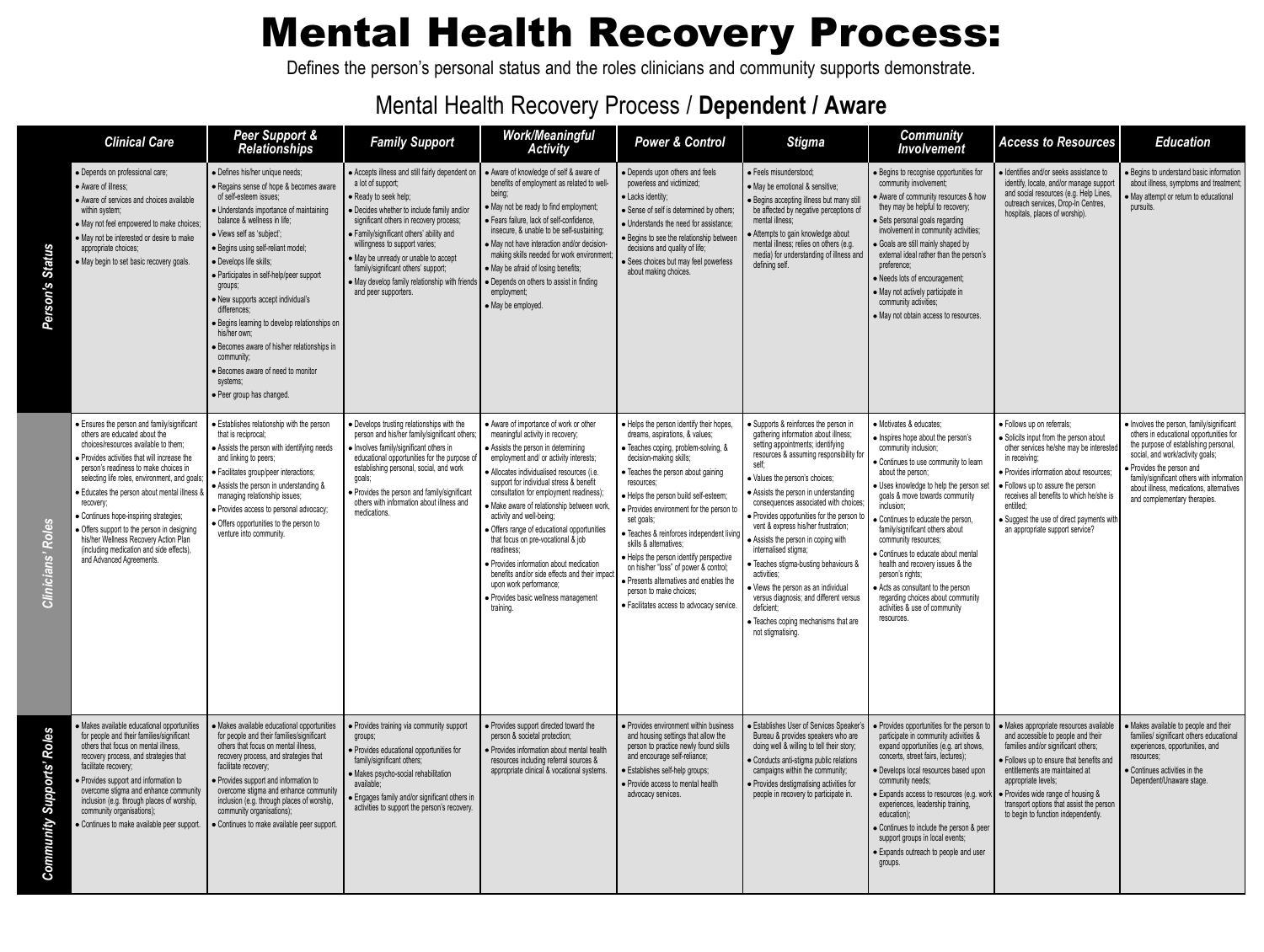Defines the person's personal status and the roles clinicians and community supports demonstrate.

## Mental Health Recovery Process / **Independent / Aware**

|                                     | <b>Clinical Care</b>                                                                                                                                                                                                                                                                                                                                                                                                                                                                                                                                                                                                                                                            | Peer Support &<br><b>Relationships</b>                                                                                                                                                                                                                                                                                                                                                                                                                                                                                  | <b>Family Support</b>                                                                                                                                                                                                                                                                                                                                                                                           | <b>Work/Meaningful</b><br><b>Activity</b>                                                                                                                                                                                                                                                                                                                                                                                              | <b>Power &amp; Control</b>                                                                                                                                                                                                                                                                                                                                                                                                                                                                                                                                                                                                                                                                                                                                | <b>Stigma</b>                                                                                                                                                                                                                                                                                                                                                                                                                                                                                                                                                                                                                                                                                                                                                                                                                   | <b>Community</b><br><b>Involvement</b>                                                                                                                                                                                                                                                                                                                                                                                                                                                                                                                                                            | <b>Access to Resources</b>                                                                                                                                                                                                                                                                                                                                  | <b>Education</b>                                                                                                                                                                                                                                                                     |
|-------------------------------------|---------------------------------------------------------------------------------------------------------------------------------------------------------------------------------------------------------------------------------------------------------------------------------------------------------------------------------------------------------------------------------------------------------------------------------------------------------------------------------------------------------------------------------------------------------------------------------------------------------------------------------------------------------------------------------|-------------------------------------------------------------------------------------------------------------------------------------------------------------------------------------------------------------------------------------------------------------------------------------------------------------------------------------------------------------------------------------------------------------------------------------------------------------------------------------------------------------------------|-----------------------------------------------------------------------------------------------------------------------------------------------------------------------------------------------------------------------------------------------------------------------------------------------------------------------------------------------------------------------------------------------------------------|----------------------------------------------------------------------------------------------------------------------------------------------------------------------------------------------------------------------------------------------------------------------------------------------------------------------------------------------------------------------------------------------------------------------------------------|-----------------------------------------------------------------------------------------------------------------------------------------------------------------------------------------------------------------------------------------------------------------------------------------------------------------------------------------------------------------------------------------------------------------------------------------------------------------------------------------------------------------------------------------------------------------------------------------------------------------------------------------------------------------------------------------------------------------------------------------------------------|---------------------------------------------------------------------------------------------------------------------------------------------------------------------------------------------------------------------------------------------------------------------------------------------------------------------------------------------------------------------------------------------------------------------------------------------------------------------------------------------------------------------------------------------------------------------------------------------------------------------------------------------------------------------------------------------------------------------------------------------------------------------------------------------------------------------------------|---------------------------------------------------------------------------------------------------------------------------------------------------------------------------------------------------------------------------------------------------------------------------------------------------------------------------------------------------------------------------------------------------------------------------------------------------------------------------------------------------------------------------------------------------------------------------------------------------|-------------------------------------------------------------------------------------------------------------------------------------------------------------------------------------------------------------------------------------------------------------------------------------------------------------------------------------------------------------|--------------------------------------------------------------------------------------------------------------------------------------------------------------------------------------------------------------------------------------------------------------------------------------|
| Person's Status                     | · Takes responsibility for managing his/her<br>life and illness/distressing experiences;<br>• Aware of choices of services, treatment.<br>and other resources:<br>• Makes choices independently;<br>· Reasonably self-confident and values<br>personal worth;<br>• Chooses level of involvement with family/<br>significant others, peer groups and<br>community activities;<br>. Works toward achieving recovery goals<br>previously developed.                                                                                                                                                                                                                                | • Gives support to others;<br>· Uses peer support as component of<br>personal support network;<br>· Obtains and uses resources, supports and<br>services;<br>· Begins to use Wellness Recovery Action<br>Plan:<br>Recognises and develops plans to monitor<br>symptoms;<br>· Begins to value self as a unique individual<br>with strengths and achievable goals.                                                                                                                                                        | • Manages illness on his/her terms;<br>• Aware that family/significant others are<br>available to support him/her in recovery;<br>• Makes decision regarding involving<br>family/significant others and to what extent<br>· Identifies which family members/significant<br>others will be involved in recovery.                                                                                                 | · Identifies needs & interests related to<br>employment while still exploring vocational<br>potential & skills;<br>Self-focused:<br>• Capable of sustaining existence;<br>May be employed in a supportive or<br>competitive environment;<br>. May take on too much that results in<br>increased stress:<br>• May be vulnerable to relapse.                                                                                             | • Has sense of self:<br>· Has personal identity;<br>• Defines own goals;<br>· Aware of consequences of decisions;<br>• Aware of personal responsibility;<br>• Takes risks:<br>• Seeks to be in control:<br>• May resist others' decision making;<br>• Understands the need for assistance:<br>• Begins to see the relationship between<br>decisions and quality of life;<br>• May experience stressful interactions<br>with family/significant others.                                                                                                                                                                                                                                                                                                    | · Begins to understand & accept<br>illness/distressing experiences;<br>Reaffirms identity & separates<br>characteristics of illness from<br>stereotypes;<br>Begins to be resilient against<br>stereotypes;<br>· Self-esteem improves;<br>▶ Focuses internally, separate from<br>mental health system.                                                                                                                                                                                                                                                                                                                                                                                                                                                                                                                           | · Actively seeks community involvement;<br>· Begins to develop relationships with<br>people in community organisations;<br>• Begins to obtain & use resources<br>appropriately;<br>• Shapes goals based upon his/her<br>preferences and ideals rather than on<br>external ideals:<br>• Relies less on family/significant others<br>to initiate involvement or obtain<br>resources.                                                                                                                                                                                                                | • Aware of illness/distressing experiences<br>& basic needs;<br>■ Functions independently & does not<br>rely on family or mental health systems<br>Takes responsibility for his/her life<br>goals, personal growth & development<br>and fulfilling needs;<br>· Educates clinician about resources.                                                          | <b>Establishes partnership with clinician in</b><br>planning and making educated choices<br>about treatment & medication;<br>Begins to understand the more<br>complicated aspects of medications<br>and other wellness tools.                                                        |
| Clinicians' Roles                   | . Works with the person to define and<br>achieve preferred life roles & goals;<br>• Continues inspiring hope strategies;<br>· Encourages input from families/significant<br>others as appropriate;<br>· Encourages development of individualised<br>coping strategies to deal with persistent<br>symptoms or distressing experiences;<br>• Continues to support people with<br>medication management;<br>• Supports the person to use personal<br>Wellness Recovery Action Plan and<br>Advanced Agreements as necessary;<br>• Reviews care plans (CPA) with the person<br>on a regular agreed (person centred) basis<br>ensuring care plan is consistent with<br>process above. | · Utilises volunteers to share recovery<br>information & experiences;<br>• Involves the person in groups with Peer<br>Supporters that participate regularly in<br>some type of recreational/social activity;<br>Teaches the person about Mental Health<br>Advanced Agreements & processes<br>involved:<br>Evaluates effectiveness of support provided<br>by peers;<br>• Reviews with the person his/her Wellness<br>Recovery Action Plan at the persons'<br>request;<br>Supports the person in community<br>activities. | • Actively involves the person in Recovery<br>Management Plan;<br>Solicits input from the person regarding<br>family/significant others' involvement in<br>recovery;<br>Recognises family/significant others' role i<br>relation to the person's illness;<br>· Develops and uses educational<br>programmes that are 'family friendly'.                                                                          | · Meets the person's needs & interests<br>related to employment/activity while still<br>encouraging exploration of vocational<br>potential & skills;<br>• Refers to appropriate resources;<br>· Provides employment support;<br>· Assures ongoing availability of support;<br>• Assists with medication management;<br>• Makes the person aware of vulnerabilities,<br>benefits & pitfalls of developing skills & self-<br>confidence. | · Exchanges and/or shares knowledge<br>with the person;<br>Shares power & decision making with<br>the person;<br>· Assists the person in achieving his/her<br>goals;<br>• Enhances the person's life skills;<br>· Educates the person about resource<br>sources (e.g. library, web links);<br>• Encourages the person to find other<br>resource people;<br>Encourages participation in social<br>groups;<br>· Enhances the person's social skills,<br>including reading social cues;<br>· Educates the person on 'how to take<br>control':<br>· Accepts the person's mistakes;<br>· Exhibits patience;<br>· Encourages the person to participate in<br>social, cultural & spiritual<br>groups/organisations.<br>· Facilitates access to advocacy service. | Provides information that emphasises<br>recovery;<br>Supports the person during the<br>recovery process;<br>Emphasises to the person's<br>responsibilities for own actions;<br>Promotes & emphasises the person's<br>focus on living "with" mental<br>illness/distressing experiences versus<br>suffering from an illness;<br>• Challenges other clinicians/services<br>when they stigmatise;<br>· Encourages people to challenge<br>clinicians services:<br>Informs the person about new treatmen<br>approaches and medications that can<br>decrease stigmatising behaviours;<br>● Assists the person in developing &<br>participating in stigma-busting activities;<br>• Works with the person in confronting<br>stigma throughout the mental health<br>system;<br>• Advocates for the person as full partner<br>in recovery. | · Expands roles as consultant;<br>· Lessens role as educator/motivator;<br>• Continues to educate community about<br>mental health issues and the persons<br>rights;<br>• Assists the person in any way possible<br>to achieve his/her self-determined<br>community involvement goals;<br>• Avoids creating services for the person<br>that shape goals according to external<br>ideals:<br>• Emphasises the person's preference;<br>• Continues to inspire hope and support<br>the person in community reintegration;<br>· Avoids creating services that do not<br>reflect the person's choices. | · Educates the person about benefits;<br>· Educates the person about how to work<br>effectively with mental health systems;<br>· Obtains & uses resources outside<br>mental health services:<br>• Supports the person while accessing<br>community services.                                                                                                | • Provides the person opportunity to<br>personally participate in educational<br>opportunities and/or obtain educational<br>and learning materials (e.g. copies of<br>books, Internet access).                                                                                       |
| Roles<br><b>Community Supports'</b> | • Community resources address treatment,<br>life goals, chosen roles, goals, and social<br>needs:<br>• Promotes & supports anti-stigma<br>campaigns;<br>• Actively seeks and supports the person &<br>family/ significant others' involvement in<br>community mental health services.                                                                                                                                                                                                                                                                                                                                                                                           | • Recruit individuals interested in becoming<br>peer Supporters;<br>· Involve the person in social and<br>recreational activities;<br>• Conduct meetings of Peer Supporters.                                                                                                                                                                                                                                                                                                                                            | • Engages family/significant others in policy<br>and planning boards and committees for<br>input on the person and family issues. For<br>example participation in local<br>implementation Team (LIT), Patient and<br>Public Involvement forums, carers<br>representative groups, Local Authority<br>consultation networks etc<br>• Continue training, education, and support to<br>families/significant others. | • Makes accommodations for the person in<br>community activities;<br>• Makes resources available to support<br>meaningful employment and other user-<br>chosen activities.                                                                                                                                                                                                                                                             | · Encourages independence;<br>· Provides educational opportunities<br>focused on recovery & stigma-busting<br>strategies;<br>· Provide access to community mental<br>health advocacy services.                                                                                                                                                                                                                                                                                                                                                                                                                                                                                                                                                            | · Makes support groups available &<br>accessible;<br>• Conducts anti-stigma campaigns.                                                                                                                                                                                                                                                                                                                                                                                                                                                                                                                                                                                                                                                                                                                                          | · Recognises the value of involving<br>people in recovery in community<br>activities:<br>• Expands role of people in recovery in<br>community organisations.                                                                                                                                                                                                                                                                                                                                                                                                                                      | • Provides wide range of housing &<br>transport options that assist the person<br>in functioning independently;<br>Provides opportunities for socialisation<br>and participation in community activities<br>via peer support/user-run services;<br>· Creates cross-system (whole system)<br>support (e.g. 'one-stop shop'/ single<br>points of access etc). | • Continues to offer upgraded and<br>updated formal and informal<br>training/work opportunities;<br>Continues educational support as<br>identified in previous stages;<br>Provide buddies /befrienders/mentors<br>to support in mainstream education<br>(May apply to all 4 stages). |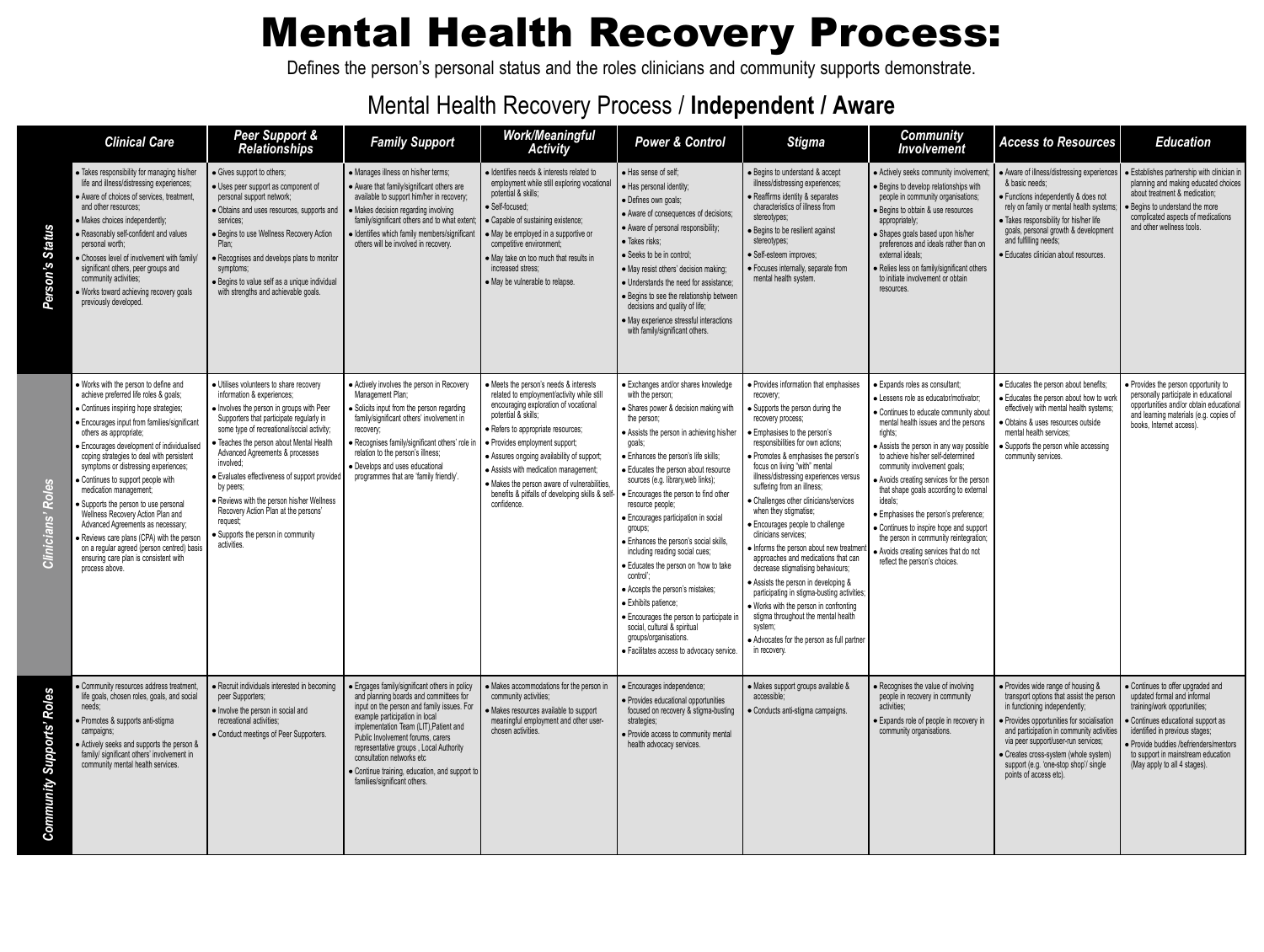Defines the person's personal status and the roles clinicians and community supports demonstrate.

## Mental Health Recovery Process / **Interdependent / Aware**

|                              | <b>Clinical Care</b>                                                                                                                                                                                                                                                                                                                                                                                                                                                                                                         | <b>Peer Support &amp;</b><br>Relationships                                                                                                                                                                                                                                                                                                                                                                                                                                                                                                                                                                                | <b>Family Support</b>                                                                                                                                                                                                                                                                                                                                                                                                                        | <b>Work/Meaningful</b><br><b>Activity</b>                                                                                                                                                                                                                                                                                                                                                                                    | <b>Power &amp; Control</b>                                                                                                                                                                                                                                                                                                                                                                                                                                                                                                                                                             | <b>Stigma</b>                                                                                                                                                                                                                                                                                                                                                                                                                                                                                                                                  | <b>Community</b><br><b>Involvement</b>                                                                                                                                                                                                                                                                                                                                                                                                                                                                                                | <b>Access to Resources</b>                                                                                                                                                                                                                                                                                                                                                                                                                                                                                                                                        | <b>Education</b>                                                                                                                                            |
|------------------------------|------------------------------------------------------------------------------------------------------------------------------------------------------------------------------------------------------------------------------------------------------------------------------------------------------------------------------------------------------------------------------------------------------------------------------------------------------------------------------------------------------------------------------|---------------------------------------------------------------------------------------------------------------------------------------------------------------------------------------------------------------------------------------------------------------------------------------------------------------------------------------------------------------------------------------------------------------------------------------------------------------------------------------------------------------------------------------------------------------------------------------------------------------------------|----------------------------------------------------------------------------------------------------------------------------------------------------------------------------------------------------------------------------------------------------------------------------------------------------------------------------------------------------------------------------------------------------------------------------------------------|------------------------------------------------------------------------------------------------------------------------------------------------------------------------------------------------------------------------------------------------------------------------------------------------------------------------------------------------------------------------------------------------------------------------------|----------------------------------------------------------------------------------------------------------------------------------------------------------------------------------------------------------------------------------------------------------------------------------------------------------------------------------------------------------------------------------------------------------------------------------------------------------------------------------------------------------------------------------------------------------------------------------------|------------------------------------------------------------------------------------------------------------------------------------------------------------------------------------------------------------------------------------------------------------------------------------------------------------------------------------------------------------------------------------------------------------------------------------------------------------------------------------------------------------------------------------------------|---------------------------------------------------------------------------------------------------------------------------------------------------------------------------------------------------------------------------------------------------------------------------------------------------------------------------------------------------------------------------------------------------------------------------------------------------------------------------------------------------------------------------------------|-------------------------------------------------------------------------------------------------------------------------------------------------------------------------------------------------------------------------------------------------------------------------------------------------------------------------------------------------------------------------------------------------------------------------------------------------------------------------------------------------------------------------------------------------------------------|-------------------------------------------------------------------------------------------------------------------------------------------------------------|
| Person's Status              | Accepts responsibility & involves<br>him/herself in community;<br>• Views services & personal support system<br>as partners/peers;<br>• Works collaboratively with services &<br>personal support system to make choices;<br>- Feels he/she has opportunity to contribute<br>to others and to society;<br>May move out of mental health system for<br>attainment of employment and other<br>benefits.                                                                                                                        | · Cultivates reciprocal relationships;<br>• Participates in community:<br>. Willing and ready to give back to the<br>community:<br>Serves as a role model/expert by<br>experience for other people in recovery;<br>. Advocates for self and others:<br>• Manages stress;<br>• Shares coping techniques with other people<br>in recovery & clinicians;<br>· Recognises and feels own value as a whole<br>person and contributing member of society.                                                                                                                                                                        | · Makes positive, conscious decisions;<br>· Understands symptoms and experiences<br>• Values interacting & communicating with<br>family/ significant others to improve quality<br>of life:<br>• Uses services and participates in<br>community with family/significant others.                                                                                                                                                               | • Locates employment or meaningful<br>activities consistent with interests and skills<br>Develops personal supports to maintain<br>employment & implement meaningful<br>career goals;<br>· Focuses beyond self;<br>Career/activity-minded;<br>· Understands role(s) in work/activity<br>environment & seeks to contribute.                                                                                                   | • Aware of how he/she affects others'<br>lives:<br>Recognises his/her relationship with<br>others:<br>Community-minded;<br>• Asks for help while still having sense of<br>self <sup>-</sup><br>Recognises value and nature of goal<br>attainment:<br>Makes decisions based upon<br>information, awareness and<br>consequences.                                                                                                                                                                                                                                                         | Accepts illness or experiences:<br>· Participates in advocacy activities;<br>Educates public about human rights of<br>people with mental illness (e.g.<br>European and national, legal and civil)                                                                                                                                                                                                                                                                                                                                              | · Maintains community involvement and<br>relationships:<br>Serves as role model for other people<br>in recovery:<br>Encourages other people in recovery to<br>get involved in activities:<br>· Works with other community leaders to<br>develop new activities & resources.                                                                                                                                                                                                                                                           | • Aware of and understands<br>responsibilities for managing his/her<br>illness/distressing experiences;<br>Obtains and uses the appropriate<br>information & resources needed to<br>assist in achieving & maintaining life<br>goals.                                                                                                                                                                                                                                                                                                                              | • Uses knowledge to obtain formal<br>education to further goals;<br>Adeptly utilises knowledge in seeking<br>& maintaining intimate relationships.          |
| Clinicians' Roles            | • Works with the person & their chosen<br>support system to enhance/support chosen<br>life roles:<br>• Provides information and contacts to the<br>person to help locate other community<br>resources & supports;<br>• Provides the person ongoing continued<br>support;<br>• Supports the person in his/her<br>interdependent role in community and<br>society:<br>• Continues to review any treatment and care<br>plans with person ensuring the plans are<br>consistent with the persons own wellness<br>plan and choice. | • Recognises the individual person rather<br>than seeing them as a patient /service user<br>. Helps the person identify ways to give back<br>to community:<br>• Provides the person access to group<br>advocacy training;<br>Encourages the persons participation in<br>service evaluation & quality assurance<br>activities:<br>• Collaborates with the person in developing<br>finding, and using self-help alternatives:<br>• Collaborates with the person in conducting<br>research & publishing about the benefits of<br>peer support/user-run services;<br>Expands peer group to include clinicians &<br>providers. | · Solicits input from the person and his/her<br>family/significant others regarding the<br>impact of their involvement in the recovery<br>process;<br>• Advocates with the person for family<br>involvement:<br>• Continues to support family/significant<br>others' involvement with the person in<br>recovery process;<br>· Continues to offer family/significant other,<br>interventions and family education and<br>training programmes. | Assists the person in choosing from a<br>broad range of meaningful work activities,<br>including needed supports;<br>• Fosters alliance/partnership with the persor<br>to ensure adequacy of continued supports.                                                                                                                                                                                                             | · Assists the person in solidifying his/her<br>role within community;<br>· Encourages self-advocacy;<br>· Fosters the development & refinement<br>of interaction & interpersonal skills;<br>Supports & educates the person<br>regarding his/her exploration of<br>personal intimacy, cultural & spiritual<br>needs:<br>Includes the person in service planning<br>& evaluation:<br>Supports involvement of the person in<br>system change activities;<br>Supports the person in implementation<br>of their Wellness Recovery Action Plan;<br>· Facilitates access to advocacy service. | Assists the person in celebrating<br>success of his/her Wellness Recovery<br>Action Plan:<br>Arranges visits to model recovery<br>services inside & outside hospital with<br>other recovering people and staff;<br>• Reinforces non-stigmatising behaviours<br>• Actively supports anti-stigma efforts;<br>• Supports the person's decision to<br>disclose:<br>Encourages & supports the person to<br>access community organisations,<br>social, cultural, spiritual, and personal<br>interest groups for validation of<br>strengths & esteem. | • Maintains role as consultant to the<br>person:<br>• Maintains awareness of community<br>opportunities;<br>Continues to educate community about<br>mental health and recovery issues and<br>the rights of people diagnosed with<br>mental illness:<br>· Promotes positive mental health care<br>and prevention strategies. For example<br>health promotion in schools:<br>• Continues to reinforce a sense of hope<br>in the person;<br>• Celebrates the person's achievements<br>Supports the person in community<br>reintegration. | • Teaches the person to view self as a<br>resource & advocate:<br>Joins with the person and<br>family/significant others in advocating<br>for mental health systems to develop<br>and maintain appropriate services and<br>remove barriers (DDA & RR (A) A 2000<br>Race Relations Act as amended);<br>Maintains support, as needed, of the<br>person while using community services;<br>Encourages the person to exercise<br>choice and control of any relevant<br>community service i.e. by encouraging<br>Direct Payments. (This may apply to all<br>4 levels). | Joins the person in defining steps<br>he/she must take toward establishing<br>independence from mental health<br>systems:<br>Supports the person's choices. |
| Community Supports'<br>Roles | Makes available for the person<br>collaborative support as needed to remain<br>in chosen life role:<br>Continues to seek respect & value the<br>person & family/significant others'<br>involvement in community activities &<br>organisations:<br>Continues to support the person & family/<br>significant others.                                                                                                                                                                                                           | • Promotes and ensures effective<br>participation of people in recovery/experts<br>by experience on trust boards and<br>committees; (for example PPI programme<br>LIT. Service User Voice, User led<br>monitoring/audit schemes PALS etc);<br>• Makes community support groups<br>accessible and available                                                                                                                                                                                                                                                                                                                | . Involves family members/significant others<br>in World Mental Health Day and week;<br>• Continues family/significant others' support<br>training and education:<br>Continues family and/or significant others<br>on policy and planning boards, committees<br>and group.                                                                                                                                                                   | Actively seeks out and integrates people<br>with mental health issues into full range of<br>meaningful work and other activities:<br>Advocates for the rights & needs of people<br>with mental health problems, for example<br>for "reasonable adjustments' under DDA;<br>Allocates necessary resources to support<br>people with mental health problems when<br>integrating into community and developing<br>their careers. | Recognises individuals with mental<br>illness can lead productive, independent<br>& thriving lives:<br>Supports individuals with mental illness<br>in maintaining productive, independent<br>lives:<br>Provide access to community mental<br>health advocacy services.                                                                                                                                                                                                                                                                                                                 | • Involves the person in community<br>activities:<br>Promotes people recovering from<br>mental illness in educational<br>programmes;<br>• For example initiatives at promoting<br>mental health, primary care led<br>prevention strategies, National Service<br>Framework Standard 1 initiatives.<br>education in schools and colleges.                                                                                                                                                                                                        | • Trusts the person;<br>· Relies on the person for participation in<br>community events.                                                                                                                                                                                                                                                                                                                                                                                                                                              | · Provides cross (whole) systems training<br>& networking with people in recovery;<br>• Continues to provide opportunities for<br>socialisation and participation in<br>community activities via peer support<br>systems;<br>• Continues cross (whole) system support<br>(e.g. 'one stop shop' / single point of<br>entry, primary care accessed self help<br>groups).                                                                                                                                                                                            | Continues educational supports of<br>previous stage;<br>Peer Supporters participate in providing<br>upgraded training/work opportunities.                   |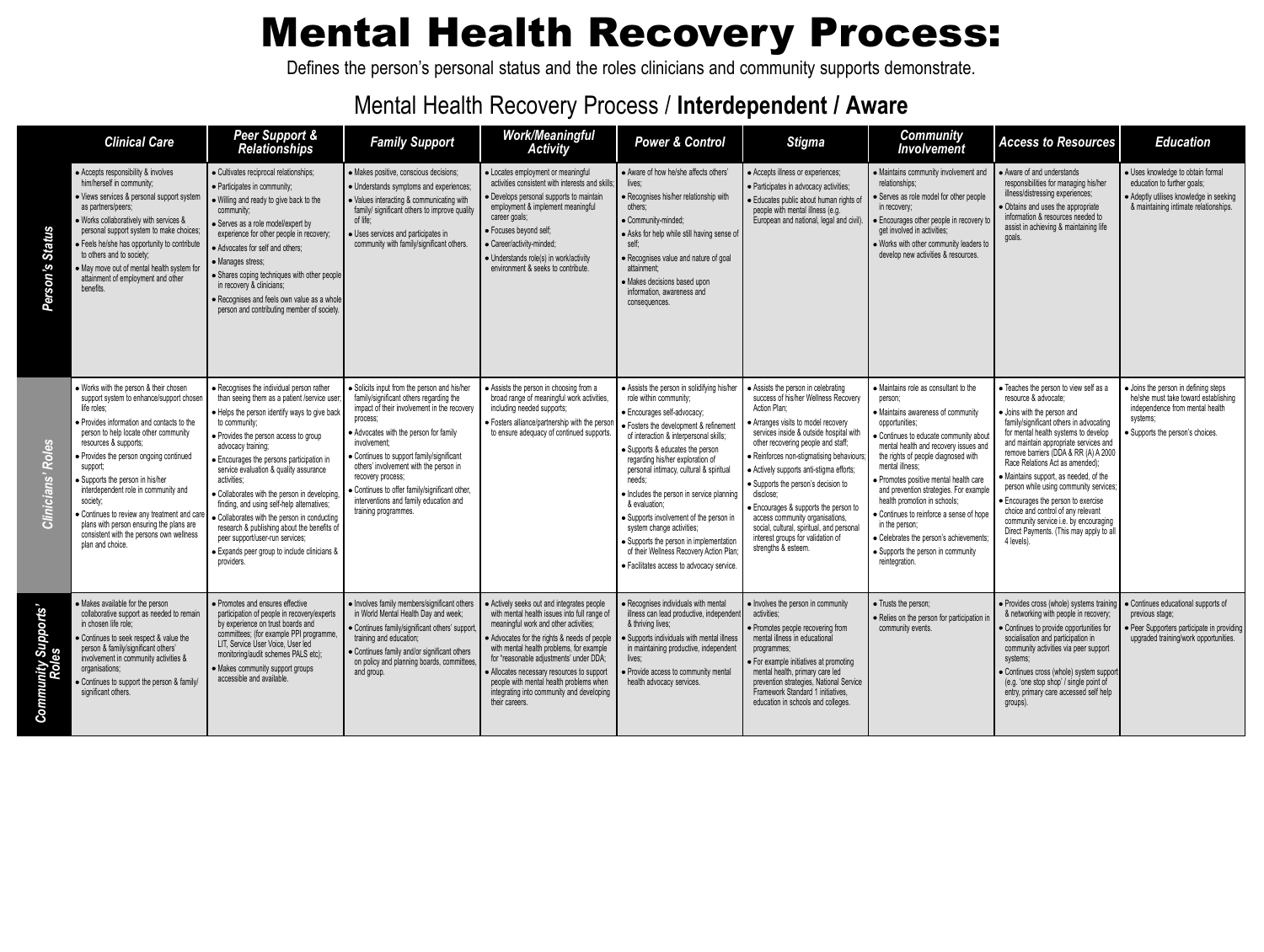Defines the current best practices that the person, clinicians and community supports use to facilitate the recovery process. New best practices are continuing to emerge.

## Mental Health Recovery Process / **Dependent / Unaware**

| <b>Clinical Care</b>                                                                                                                                                                                                                                                                                                                                                                                                                                                                                                                                                                                                                                                                                                                                                                                       | <b>Peer Support &amp; Relationships</b>                                                                                                                                                                                                                                                                                                                                                                                                                                                                                                                                                                                                     | <b>Family Support</b>                                                                                                                                                                                                                                                                                                                                                                                                                                                                                                                                                                                                              | Work/Meaningful<br><b>Activity</b>                                                                                                                                                                                                                                                                                                                                                                                                                                                                                                                                                                                                                                                                                                           | <b>Power &amp; Control</b>                                                                                                                                                                                                                                                                                                                                                                                                                                                                                                                                                                                                                                                                                                                                  | <b>Stigma</b>                                                                                                                                                                                                                                                                                                                                                                                                                                                                                                                                                                                                                                                                                                                                                                                                                                                     | <b>Community</b><br><b>Involvement</b>                                                                                                                                                                                                                                                                                                                                                                                                                                                                                                                                                                                                                                                                                                               | <b>Access to Resources</b>                                                                                                                                                                                                                                                                                                                                                                                                                                                                                                                                                                                                            | <b>Education</b>                                                                                                                                                                                                                                                                                                                                                                                                                                                                             |                                             |
|------------------------------------------------------------------------------------------------------------------------------------------------------------------------------------------------------------------------------------------------------------------------------------------------------------------------------------------------------------------------------------------------------------------------------------------------------------------------------------------------------------------------------------------------------------------------------------------------------------------------------------------------------------------------------------------------------------------------------------------------------------------------------------------------------------|---------------------------------------------------------------------------------------------------------------------------------------------------------------------------------------------------------------------------------------------------------------------------------------------------------------------------------------------------------------------------------------------------------------------------------------------------------------------------------------------------------------------------------------------------------------------------------------------------------------------------------------------|------------------------------------------------------------------------------------------------------------------------------------------------------------------------------------------------------------------------------------------------------------------------------------------------------------------------------------------------------------------------------------------------------------------------------------------------------------------------------------------------------------------------------------------------------------------------------------------------------------------------------------|----------------------------------------------------------------------------------------------------------------------------------------------------------------------------------------------------------------------------------------------------------------------------------------------------------------------------------------------------------------------------------------------------------------------------------------------------------------------------------------------------------------------------------------------------------------------------------------------------------------------------------------------------------------------------------------------------------------------------------------------|-------------------------------------------------------------------------------------------------------------------------------------------------------------------------------------------------------------------------------------------------------------------------------------------------------------------------------------------------------------------------------------------------------------------------------------------------------------------------------------------------------------------------------------------------------------------------------------------------------------------------------------------------------------------------------------------------------------------------------------------------------------|-------------------------------------------------------------------------------------------------------------------------------------------------------------------------------------------------------------------------------------------------------------------------------------------------------------------------------------------------------------------------------------------------------------------------------------------------------------------------------------------------------------------------------------------------------------------------------------------------------------------------------------------------------------------------------------------------------------------------------------------------------------------------------------------------------------------------------------------------------------------|------------------------------------------------------------------------------------------------------------------------------------------------------------------------------------------------------------------------------------------------------------------------------------------------------------------------------------------------------------------------------------------------------------------------------------------------------------------------------------------------------------------------------------------------------------------------------------------------------------------------------------------------------------------------------------------------------------------------------------------------------|---------------------------------------------------------------------------------------------------------------------------------------------------------------------------------------------------------------------------------------------------------------------------------------------------------------------------------------------------------------------------------------------------------------------------------------------------------------------------------------------------------------------------------------------------------------------------------------------------------------------------------------|----------------------------------------------------------------------------------------------------------------------------------------------------------------------------------------------------------------------------------------------------------------------------------------------------------------------------------------------------------------------------------------------------------------------------------------------------------------------------------------------|---------------------------------------------|
| · Identifies information about mental illness.<br>recovery process, stigma, self-esteem, and<br>building self-confidence;<br>Gains awareness of illness through<br>education, self-management & symptom<br>reduction:<br>Develops self-trust by living through<br>traumatic events with support (e.g. hospital<br>admission, family problems, detention<br>under the Mental Health Act);<br>· Begins to develop trusting relationships with<br>clinician and others.                                                                                                                                                                                                                                                                                                                                       | · Becomes willing to engage in interactions<br>with others:<br>• Listens to information given on mental<br>illness & healthy support systems;<br>· Develops or maintains spiritual, social, and<br>cultural connections:<br>· Begins to see the possibilities.                                                                                                                                                                                                                                                                                                                                                                              | • Participates with family members,<br>significant others, and/or friends in activities<br>to address illness and recovery education,<br>group and family support/counselling<br>meetings;<br>• Begins to recognise the importance of<br>including family/significant others in<br>recovery process.                                                                                                                                                                                                                                                                                                                               | · Begins to value work and/or meaningful<br>activities:<br>Develops awareness of work-readiness<br>skills:<br>· Begins to see possibilities;<br>• May participate in self-help groups.                                                                                                                                                                                                                                                                                                                                                                                                                                                                                                                                                       | • Open to learning and increasing<br>awareness about illness:<br>• Listens and begins to develop trusting<br>relationships;<br>• Aware of lack of power and control;<br>· Recognises benefits of medication, if<br>needed, and uses medication as a<br>wellness tool with medical advice.                                                                                                                                                                                                                                                                                                                                                                                                                                                                   | · Identifies positive support systems;<br>· Seeks ways to manage anger (i.e.<br>anger management);<br>· Seeks out information on mental illness<br>meanings of mental illness;<br>Seeks out other people who have been<br>successful in handling stigma & feelings<br>of isolation:<br>· Seeks out meaningful social, cultural,<br>and spiritual relationships.                                                                                                                                                                                                                                                                                                                                                                                                                                                                                                   | • Asks clinician, family and/or significant<br>others, and peer/friends about<br>community resources and how to use<br>them to assist in recovery;<br>· Begins to look for resources other than<br>from mental health services;<br>• Learns how to use community<br>resources (e.g. local library, internet).                                                                                                                                                                                                                                                                                                                                                                                                                                        | . Works with family and/or significant<br>others, clinicians and services to<br>recognise, obtain and use available<br>supports and resources.                                                                                                                                                                                                                                                                                                                                                                                                                                                                                        | • Seeks feedback about mental illness.<br>recovery process, stigma, self-esteem,<br>and self-confidence from family,<br>significant others, friends, peers and<br>clinicians:<br>• Begins to focus on defining life role(s).<br>identifying potential work, educational<br>needs, and developing relationships.                                                                                                                                                                              | Person's<br><b>Best Practices</b>           |
| • Builds relationship with person by listening.<br>valuing & accepting him/her as a<br>worthwhile person;<br>Continues using hope-inspiring strategies;<br>· Develops collaboratively with person, family<br>and/or significant others and GP, a<br>Recovery Plan;<br>Collaborates with person in managing<br>illness/distressing experiences with proper<br>medication and alternative wellness<br>strategies by providing information about<br>medication, alternatives and other<br>strategies for effective management;<br>Develops rapport & positive relationships<br>with people, family and/or significant others;<br>Assists person in setting & reaching goals,<br>thus increasing personal control & self-<br>esteem:<br>· Links person to appropriate services,<br>benefits, and entitlements. | • Involves person in groups (e.g. Peer<br>Support, Self-Esteem) designed to:<br>stimulate appropriate interpersonal<br>interaction; facilitate an open dialogue<br>about establishing & maintaining<br>relationships/intimacy; provide/promote<br>opportunities to practice using social skills<br>share information about systems & medical<br>management; promote awareness of<br>transitioning into community:<br>· Involves person in 1:1 sessions for purpose<br>of maintaining rapport & encouraging<br>interaction with others:<br>• Refers to peer support & other interest<br>groups (i.e. spiritual, cultural &<br>recreational). | . Involves family members/significant others<br>in treatment plan:<br>· Ensures carer's are offered an assessment<br>of their own needs:<br>• Makes appropriate referrals;<br>· Values family participation as an asset and<br>source of information to enhance treatment;<br>• Values and respects persons choice<br>regarding family involvement;<br>. Uses approaches & materials that are<br>culturally relevant;<br>• Uses a strengths approach to person/family<br>interactions:<br>· Provides information and learning<br>opportunities to carers for example rethink<br>Family Education and Training Programme<br>(FETP). | • Encourages/promotes participation in<br>meaningful activities on a regular basis;<br>· Involves person in groups to enhance self-<br>confidence:<br>Evaluates with person his/her ability,<br>emotional, and skill level to participate in<br>employment or meaningful activities;<br>· Provides support in developing needed<br>skills (job coaching, interviewing, etc.);<br>· Uses understanding of Disability<br>Discrimination Act (DDA) to benefit person;<br>· Provides tours to person of potential<br>employment settings;<br>• Uses speakers to explain potential work<br>expectations;<br>Supports volunteer work as meaningful<br>activity;<br>• Adjusts medication to manage side effects<br>& promote optimum participation. | · Identifies people who have been<br>successful in recovery from their mental<br>illness experiences to serve as role<br>models:<br>Uses interventions that address<br>person's needs from a recovery<br>perspective;<br>· Identifies available community supports<br>· Identifies person in groups;<br>· Educates recovery & support teams<br>about valuing person's feelings;<br>· Uses speakers for purpose of<br>discussing issues related to housing.<br>budgeting, and grooming;<br>· Values person's feelings;<br>• Leads recovery team in promoting self-<br>reliant model:<br>· Identifies non-medical symptoms (e.g.<br>attitude) that impact the person's<br>recovery;<br>• Facilitates access to independent<br>mental health advocacy service. | • Office, treatment and service<br>environments reflect anti-stigma and<br>mental health recovery philosophy;<br>· Recognises importance of components<br>of Wellness Recovery Action Plan and<br>Advance Agreements in decreasing<br>stigma;<br>· Educates family, friends and significant<br>others about stigma;<br>• Provides person with educational<br>materials:<br>· Identifies roles in decreasing stigma;<br>• Cross train mental health services in<br>order to minimise stigma within the<br>mental health system;<br>Encourages peoples participation in<br>community organisations (i.e. library<br>society, theatre groups, sports societies<br>etc):<br>Conducts positive interactions with<br>people/ families based upon recovery<br>principles and expectations;<br>· Involves person in groups for purpose<br>of exploring why stigma exists. | • Maintains hopeful attitude and<br>encourages community reintegration;<br>• Introduces person to others who are<br>involved in community;<br>• Talks to person's family and friends<br>about activities that he/she enjoyed<br>when healthy and uses the information<br>learned to help them select<br>opportunities for community<br>involvement:<br>· Educates himself/herself about<br>community resources & activities;<br>• Provides person with brochures, phone<br>numbers, contact people;<br>• Speaks about mental health issues at<br>community events, & to media;<br>• Reviews current research findings to<br>keep up-to-date with community<br>projects;<br>• Introduces person to librarian;<br>· Obtains information from Internet. | • Provides educational information via<br>sources appropriate for person (e.g.<br>printed materials, oral communication,<br>different languages);<br>· Refers person to appropriate services;<br>· May involve person in self-help groups<br>for the purpose of educating about<br>illness, recovery, and resources;<br>• Maintains office hours that are<br>convenient for person;<br>· Discusses and decides with the persor<br>what services are needed and will be<br>initiated.                                                                                                                                                  | · Identifies person's educational<br>level/preferred learning methods (e.g.<br>visual, auditory);<br>• Provides educational<br>materials/opportunities based upon<br>information learned about person:<br>• Provides person with information about<br>his/her illness and medication;<br>· Educates community about mental<br>health issues:<br>Involves person in educational support<br>groups to inspire hope:<br>• Makes person and others aware of<br>impact education has on recovery. | <b>Clinicians'</b><br><b>Best Practices</b> |
| • Conducts depression screenings, stress<br>tests, etc. at health fairs;<br>• Provides educational products,<br>programmes and opportunities that meet<br>the needs of people with mental health<br>problems;<br>Makes psycho-education & peer support<br>groups available to families/significant<br>others;<br>• Provides & supports Drop-In Centres.                                                                                                                                                                                                                                                                                                                                                                                                                                                    | • Makes hospital visits & provides literature/<br>information on peer support system;<br>· Provides hope & reassurance for recovery<br>to person using personal disclosure;<br>• Develops rapport with person;<br>• With clinician's guidance, begins to engage<br>person in non-threatening social tasks (i.e.<br>getting cup of coffee, light conversations).                                                                                                                                                                                                                                                                             | • Family/significant others provide safe &<br>supportive environment;<br>· Provides 'Family to Family' training;<br>• Provides training within community (e.g.<br>hospitals, schools, places of worship,<br>community centres) through seminars and<br>educational materials:<br>• Makes transport available for scheduled<br>activities.                                                                                                                                                                                                                                                                                          | • Maintains resource list of community action   • Makes information about housing, food,   • Community organisations sponsor<br>organisations, recreation facilities, volunteer<br>opportunities, etc;<br>• Makes grants available to businesses to<br>develop non-traditional work opportunities<br>that will accommodate individuals<br>recovering from mental illness;<br>Mental health agencies place job<br>advertisements in business sections in<br>newspapers;<br>· Invites speakers to community agencies to<br>discuss persons' and employment needs;<br>• Mental health agencies employ, train, and<br>retain people in recovery.                                                                                                 | transportation, etc. available within<br>community (e.g. places of worship,<br>hospitals, out-reach programmes);<br>· Mental health agencies establish<br>collaborative relationships with local<br>criminal justice system (i.e. police, Bar<br>Association);<br>• Provides opportunities for the persons'<br>involvement:<br>· Expects person to use self-reliant<br>model;<br>· Provide independent mental health<br>advocacy services.                                                                                                                                                                                                                                                                                                                  | stigma-busting activities;<br>• Person and family organisations partner<br>with community organisations in co-<br>ordinating stigma-busting activities.                                                                                                                                                                                                                                                                                                                                                                                                                                                                                                                                                                                                                                                                                                           | • Community mental health centres<br>develop & maintain contact with other<br>community organisations & share<br>information about resources & local<br>events with their families and/or<br>significant others;<br>• Community organisations place people<br>who use services/user groups on their<br>mailing lists & invite them to participate<br>in local events:<br>• Supporters contact community mental<br>health organisations in order to educate<br>themselves about mental illness &<br>recovery;<br>• Community organisations survey<br>persons to gain information about how<br>to best include them in community<br>activities:<br>• Community provides Drop-In Centres;<br>• Community makes peer support groups<br>available.        | • Family/significant others/care manager<br>accompany person to community<br>agencies;<br>· Mental health professionals make<br>presentations about mental illness and<br>recovery in the community (e.g.<br>homeless shelters, outreach<br>programmes, prisons);<br>· Disseminates information within<br>community (e.g. hospital bulletin<br>boards, hostels, recovery clubs,<br>shelters, places of worship);<br>· Develops peer support groups for<br>specific illnesses;<br>· Conducts depression screenings;<br>· Entitlement organisations hold training/<br>informational seminars regarding<br>access to available services. | • Community provides educational<br>materiais, programmes, and<br>opportunities that meet the needs of the<br>person;<br>Community ensures educational<br>opportunities are accessible,<br>appropriate & available;<br>• Community assures people are aware<br>of educational programmes, products,<br>or opportunities.                                                                                                                                                                     | Community<br>Supports' Best Practices       |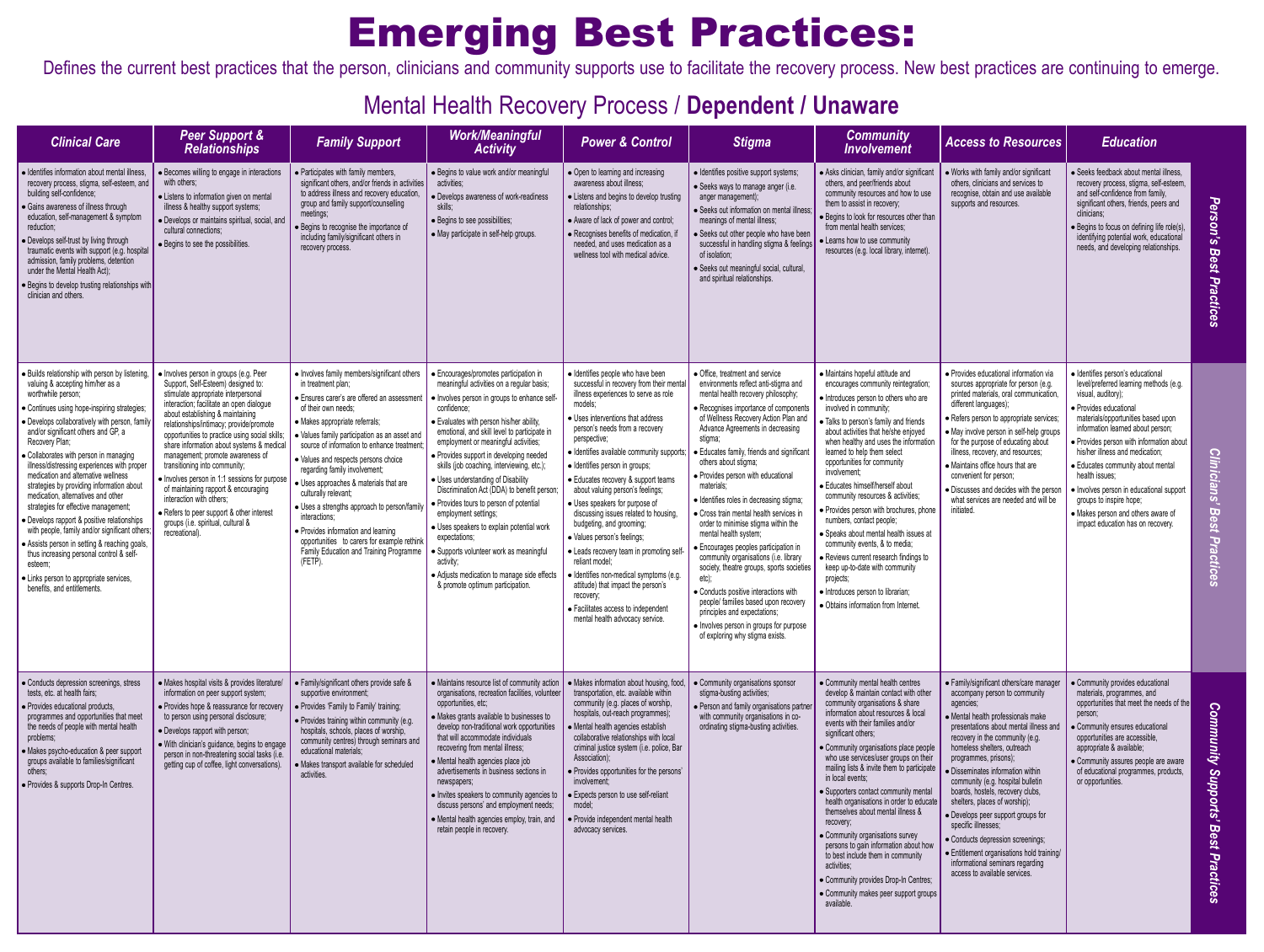Defines the current best practices that the person, clinicians and community supports use to facilitate the recovery process. New best practices are continuing to emerge.

## Mental Health Recovery Process / **Dependent / Aware**

| <b>Clinical Care</b>                                                                                                                                                                                                                                                                                                                                                                                                                                                                                                                                                                                                                                                                                                                                     | <b>Peer Support &amp; Relationships</b>                                                                                                                                                                                                                                                                                                                                                                                                                                                                                                                                                                            | <b>Family Support</b>                                                                                                                                                                                                                                                                                                         | <b>Work/Meaningful</b><br><b>Activity</b>                                                                                                                                                                                                                                                                                                                                                                                                                                                                                                                                                                                                                                                                                                                                 | <b>Power &amp; Control</b>                                                                                                                                                                                                                                                                                                                                                                                                                                                                                                                                                                                                                                                                                                 | <b>Stigma</b>                                                                                                                                                                                                                                                                                                                                                                                                         | <b>Community</b><br><b>Involvement</b>                                                                                                                                                                                                                                                                                                                                                                                                                                                                                                                                                                                                                                                                                                                        | <b>Access to Resources</b>                                                                                                                                                                                                                                                                                                                                                                                                                                                                                                                                         | <b>Education</b>                                                                                                                                                                                                                                                                                                                                |                                                       |
|----------------------------------------------------------------------------------------------------------------------------------------------------------------------------------------------------------------------------------------------------------------------------------------------------------------------------------------------------------------------------------------------------------------------------------------------------------------------------------------------------------------------------------------------------------------------------------------------------------------------------------------------------------------------------------------------------------------------------------------------------------|--------------------------------------------------------------------------------------------------------------------------------------------------------------------------------------------------------------------------------------------------------------------------------------------------------------------------------------------------------------------------------------------------------------------------------------------------------------------------------------------------------------------------------------------------------------------------------------------------------------------|-------------------------------------------------------------------------------------------------------------------------------------------------------------------------------------------------------------------------------------------------------------------------------------------------------------------------------|---------------------------------------------------------------------------------------------------------------------------------------------------------------------------------------------------------------------------------------------------------------------------------------------------------------------------------------------------------------------------------------------------------------------------------------------------------------------------------------------------------------------------------------------------------------------------------------------------------------------------------------------------------------------------------------------------------------------------------------------------------------------------|----------------------------------------------------------------------------------------------------------------------------------------------------------------------------------------------------------------------------------------------------------------------------------------------------------------------------------------------------------------------------------------------------------------------------------------------------------------------------------------------------------------------------------------------------------------------------------------------------------------------------------------------------------------------------------------------------------------------------|-----------------------------------------------------------------------------------------------------------------------------------------------------------------------------------------------------------------------------------------------------------------------------------------------------------------------------------------------------------------------------------------------------------------------|---------------------------------------------------------------------------------------------------------------------------------------------------------------------------------------------------------------------------------------------------------------------------------------------------------------------------------------------------------------------------------------------------------------------------------------------------------------------------------------------------------------------------------------------------------------------------------------------------------------------------------------------------------------------------------------------------------------------------------------------------------------|--------------------------------------------------------------------------------------------------------------------------------------------------------------------------------------------------------------------------------------------------------------------------------------------------------------------------------------------------------------------------------------------------------------------------------------------------------------------------------------------------------------------------------------------------------------------|-------------------------------------------------------------------------------------------------------------------------------------------------------------------------------------------------------------------------------------------------------------------------------------------------------------------------------------------------|-------------------------------------------------------|
| · Gains awareness of cyclical or episodic<br>nature of illness & that recovery is not a<br>linear process;<br>• Begins to set recovery goals;<br>Uses available resources:<br>• Accepts illness/distressing experiences &<br>need for treatment:<br>• Participates in peer support activities;<br>· Reshapes identity;<br>• Begins to make more appropriate<br>choices/decisions:<br>· Participates in prescribed treatment;<br>Keeps appointments with doctors and<br>therapists;<br>Attends & participates in self-help group<br>meetings;<br>Seeks alternative treatment (e.g.<br>vitamins/herbs, social interactions).                                                                                                                               | · Identifies self-esteem issues, short-term<br>goals & strategies to overcome fear of self-<br>disclosure:<br><b>•</b> Becomes interested in returning to<br>community & identifying services/resources<br>available within community;<br>• Accepts mental illness/distressing<br>experiences;<br>• Learns about personal symptoms of illness;<br>· Begins to build Wellness Recovery Action<br>Plan:<br>· Develops meaningful, supportive personal<br>relationships.                                                                                                                                              | · Makes family members/significant others<br>aware of preferences;<br>• Seeks support from peers & friends;<br>• Identifies existing support groups &<br>participates.                                                                                                                                                        | • Begins participating in self-centred planning<br>process;<br>· Begins making decisions;<br>• Participates with clinician in an employment<br>screening to determine appropriate<br>vocation;<br>• Makes decision about when & when not to<br>disclose to employer.                                                                                                                                                                                                                                                                                                                                                                                                                                                                                                      | Seeks educational opportunities that<br>provide information about illness.<br>medication, recovery and mental health<br>system;<br>· Maintains medication, if necessary;<br>• Self-evaluates decisions:<br>· Makes choices based upon self-<br>evaluation:<br>• Seeks assistance when necessarv.                                                                                                                                                                                                                                                                                                                                                                                                                           | · Increases self-knowledge about illness,<br>medication, recovery and mental health<br>system;<br>• Gains knowledge about available<br>resources:<br>• Accepts illness/distressing experiences;<br>• Becomes more trusting of services;<br>• May begin to promote and participate i<br>anti-stigma activities.                                                                                                        | • Discusses opportunities for community<br>involvement:<br>· Asks for brochures, phone numbers,<br>contact people;<br>· Begins to call/contact community<br>organisations as suggested by clinician<br>family, etc.:<br>· Develops goals with assistance from<br>clinician that focus on community<br>reintegration;<br>· Writes goals down;<br>· Measures progress made towards<br>community reintegration.                                                                                                                                                                                                                                                                                                                                                  | • Develops partnership with family,<br>significant others, clinicians, services,<br>and others to ensure needs are met;<br>• May wish to purchase for themselves<br>care that meets assessed needs<br>through direct payments.                                                                                                                                                                                                                                                                                                                                     | • Begins to take responsibility for<br>gathering information about illness and<br>recovery process;<br>Recognises and begins to value self-<br>reliance and to trust self:<br>• Begins to understand relationship<br>between education, work, and<br>meaningful life activities;<br>· Begins to pursue education and<br>training opportunities. | Person's<br>æ<br>lest<br><b>Practices</b>             |
| May involve person in groups designed to<br>target issues related to transitioning back to<br>community, goal setting, and building<br>relapse prevention strategies and Advance<br>Agreements;<br>· Refers family/significant others to psycho-<br>education classes:<br>Provides (as appropriate) printed<br>information on diagnosis & available<br>resources;<br>Continues to use hope-inspiring strategies;<br>Helps person learn coping skills;<br>Keeps current on research & treatment to<br>assist person in gaining mastery over<br>symptoms/distressing experiences;<br>Assists person in developing goals that are<br>shaped by external ideas;<br>Develops with person his/her Wellness<br>Recovery Action Plan and Advanced<br>Agreements. | · Utilises team tasks (e.g. recreational<br>psycho-social groups) to establish sense of<br>teamwork:<br>Involves person in groups for purposes of<br>discussing relationship issues: learning how<br>to manage them; identifying personal hope<br>& achievements; learning about personal<br>advocacy; and relapse prevention and<br>Advance Agreements:<br>• May involve family members/significant<br>others;<br>• Assures peer supporters accompany<br>person on community trips to various<br>support groups;<br>Assists person in understanding that peer<br>relationships are fluid and must be<br>nurtured. | • Encourages family/significant others in<br>supporting person to use mental health<br>services, community resources &<br>alternative treatment;<br>• Asks person about his/her preferences<br>related to involving family<br>members/significant others in family<br>education and treatments that are 'family<br>friendly'. | · Provides or links person to vocational<br>training, including developing cv, preparing<br>for interviews, dressing for success, and<br>making use of available transport;<br>· Provides or links person to work adjustment<br>groups to discuss the benefits of<br>employment and share success with other<br>employed persons who are in their recover<br>process; discuss work stressors that impact<br>illness; and identify strategies for reducing<br>stress:<br>· Ensures person understands benefits and<br>work incentive programmes;<br>• Assists with issues relating to disclosure;<br>• Involves person in groups for purposes of<br>understanding role of a 'good employee',<br>establishing & maintaining relationships &<br>understanding safety issues. | . Works with person to help identify<br>survival techniques;<br>· Provides person with Peer Support to<br>assist with realisation of 'hope':<br>· Provides educational opportunities that<br>focus on teaching problem-solving.<br>decision-making and coping skills;<br>• Takes trips with person to the<br>community to identify resources;<br>• Develops partnership with person that<br>focuses on developing decision-making<br>strategies and evaluating<br>consequences & benefits;<br>· Develops with person his/her Wellness<br>Recovery Action Plan and Advance<br>Agreements;<br>• Celebrates with person when goals are<br>achieved:<br>· Facilitates access to independent<br>mental health advocacy service. | · Uses groups (e.g. Mental Health<br>Education, Self-Esteem) to discuss<br>cause and effect of stigma and persons<br>responsibility for his/her actions;<br>Uses speakers from other groups to<br>discuss stigma & stigma-busting<br>strategies (e.g. Rethink, Manic<br>Depression Fellowship, Mentality, Mind<br>· Works in partnership with person's,<br>families/ significant others in anti-stigma<br>activities. | • Supports person's community<br>involvement by attending community<br>activities with person:<br>• Celebrates with person when goals are<br>achieved:<br>• Sets up visits to community<br>organisations & possible employment<br>· Provides transport& introduces person<br>to contact people within community;<br>· Assists person in developing a list of<br>employment preferences & leisure<br>activities:<br>• Assists person in developing goals that<br>are shaped by internal versus external<br>ideals:<br>· Educates about community resources<br>and activities:<br>• Speaks about mental health issues at<br>community events & to media:<br>• May involve person in groups focused<br>on issues involved in transitioning back<br>to community. | · Develops partnership with person to<br>ensure appointments are kept and<br>needs are met:<br>• Provides educational opportunities for<br>both person and his/her family.<br>significant others;<br>• Encourages use of media to learn about<br>physical and mental health;<br>· Takes person on community trips to<br>explore available resources,<br>encouraging independence;<br>· Educates person about how to access<br>and maximise use of community<br>services and resources:<br>● Keeps current regarding resources and<br>criteria to access resources. | · Provides training to person that<br>focuses on developing problem-solving<br>skills:<br>Teaches person how to maximise use<br>of community services & resources;<br>• Helps person learn coping skills;<br>• Teaches person symptom<br>management.                                                                                            | <b>Clinicians'</b><br><b>Best</b><br><b>Practices</b> |
| · Continues providing psycho-education;<br>· Designs inclusive support activities for<br>person & family/ significant others;<br>• Continues to make available peer support<br>groups for persons and their<br>families/significant others;<br>Provides education that focuses on<br>overcoming stigma.                                                                                                                                                                                                                                                                                                                                                                                                                                                  | · Provides resource information about<br>community programmes & services;<br>• Accompanies person on community trips to<br>explore support groups;<br>• Continues to accept and gain increased<br>insight into mental illness;<br>• Accompanies person to substance misuse<br>support groups in community when<br>appropriate.                                                                                                                                                                                                                                                                                     | • Assists person in identifying transportation<br>options;<br>• Makes transportation available to<br>scheduled activities:<br>· Provides information about support groups<br>& training opportunities;<br>• Continues activities in the<br>Dependent/Unaware Stage.                                                           | · Provides people with a complementary<br>array of services that are acceptable &<br>meet their needs:<br>• Provides services through Peer Support<br>services/ service user-run services.                                                                                                                                                                                                                                                                                                                                                                                                                                                                                                                                                                                | • Provides resource materials in waiting<br>rooms at Mental Health Centres and<br>other facilities:<br>• Mental health services conduct public<br>relations activities within community &<br>focus on media:<br>• Media includes mental health and<br>recovery in health reporting.<br>· Provide independent mental health<br>advocacy services.                                                                                                                                                                                                                                                                                                                                                                           | · Establishes & maintains Speakers'<br>Bureau:<br>• Conducts anti-stigma campaigns;<br>· User groups & family organisations<br>conduct media/ legislative watch &<br>response activities.                                                                                                                                                                                                                             | · Assists person in identifying transport<br>options;<br>• Makes transport available for person to<br>attend scheduled events:<br>• Provides person with names & phone<br>numbers of contact people;<br>• Offers opportunities for volunteer work<br>in libraries, places of worship, hospitals,<br>etc.                                                                                                                                                                                                                                                                                                                                                                                                                                                      | • Makes available information about<br>community services & programmes<br>within community (e.g. day centres,<br>outreach services, places of worship,<br>media):<br>• Community organisations share<br>information.                                                                                                                                                                                                                                                                                                                                               | · Integrates educational printed materials<br>into a multi-lingual unified learning<br>programme;<br>Continues activities in the<br>Dependent/Unaware stage.                                                                                                                                                                                    | Community Supports<br>Best Practices                  |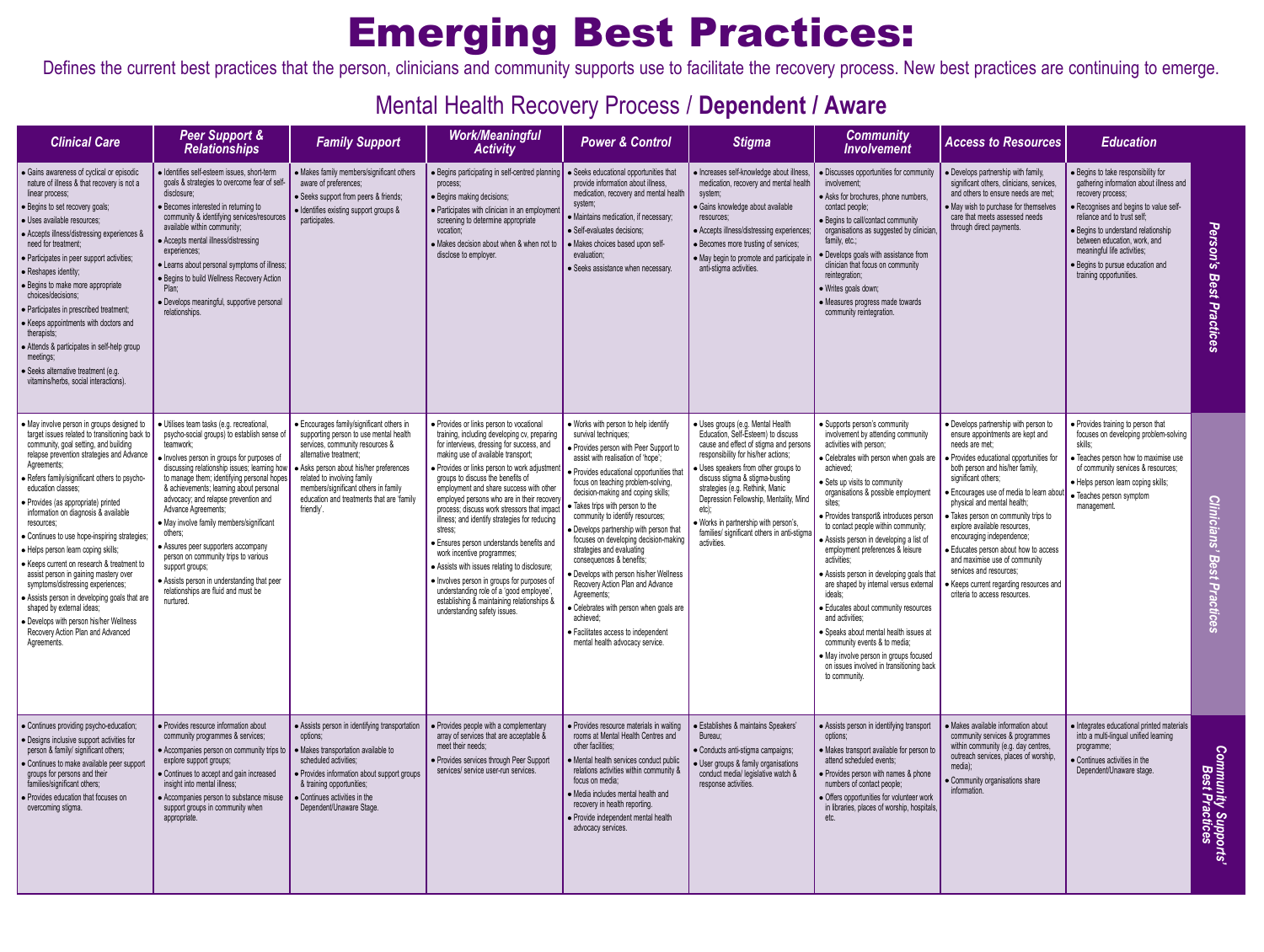Defines the current best practices that the person, clinicians and community supports use to facilitate the recovery process. New best practices are continuing to emerge.

## Mental Health Recovery Process / **Independent / Aware**

| <b>Clinical Care</b>                                                                                                                                                                                                                                                                                                                                                                                                                                                                                                                                                                                                                                                                                                                                                                                                 | <b>Peer Support &amp;<br/>Relationships</b>                                                                                                                                                                                                                                                                                                       | <b>Family Support</b>                                                                                                                                                                                                       | <b>Work/Meaningful</b><br><b>Activity</b>                                                                                                                                                                                                                                                                                                                                                                                                                                                                                                                                                                                                                                      | <b>Power &amp; Control</b>                                                                                                                                                                                                                                                                                                                                                                                                                                                                                                                                                                     | <b>Stigma</b>                                                                                                                                                                                                                                                                                                                          | <b>Community</b><br><b>Involvement</b>                                                                                                                                                                                                                                                                                                                                                                                                                                                                                                                                                      | <b>Access to Resources</b>                                                                                                                                                                                                                                                                                                                                                                                         | <b>Education</b>                                                                                                                                                                                                                                                                            |                                      |
|----------------------------------------------------------------------------------------------------------------------------------------------------------------------------------------------------------------------------------------------------------------------------------------------------------------------------------------------------------------------------------------------------------------------------------------------------------------------------------------------------------------------------------------------------------------------------------------------------------------------------------------------------------------------------------------------------------------------------------------------------------------------------------------------------------------------|---------------------------------------------------------------------------------------------------------------------------------------------------------------------------------------------------------------------------------------------------------------------------------------------------------------------------------------------------|-----------------------------------------------------------------------------------------------------------------------------------------------------------------------------------------------------------------------------|--------------------------------------------------------------------------------------------------------------------------------------------------------------------------------------------------------------------------------------------------------------------------------------------------------------------------------------------------------------------------------------------------------------------------------------------------------------------------------------------------------------------------------------------------------------------------------------------------------------------------------------------------------------------------------|------------------------------------------------------------------------------------------------------------------------------------------------------------------------------------------------------------------------------------------------------------------------------------------------------------------------------------------------------------------------------------------------------------------------------------------------------------------------------------------------------------------------------------------------------------------------------------------------|----------------------------------------------------------------------------------------------------------------------------------------------------------------------------------------------------------------------------------------------------------------------------------------------------------------------------------------|---------------------------------------------------------------------------------------------------------------------------------------------------------------------------------------------------------------------------------------------------------------------------------------------------------------------------------------------------------------------------------------------------------------------------------------------------------------------------------------------------------------------------------------------------------------------------------------------|--------------------------------------------------------------------------------------------------------------------------------------------------------------------------------------------------------------------------------------------------------------------------------------------------------------------------------------------------------------------------------------------------------------------|---------------------------------------------------------------------------------------------------------------------------------------------------------------------------------------------------------------------------------------------------------------------------------------------|--------------------------------------|
| • Seeks out information from services &<br>other resources:<br>• Participates in structured activities:<br>• Monitors illness/experiences & medications<br>& reports needs to clinician/GP;<br>• Develops and achieves recovery goals;<br>· Develops & uses own personal coping<br>skills for dealing with residual or recurring<br>symptoms & personal support system;<br>• May keep journal that focuses on feelings,<br>expectations, & life roles;<br>· Begins to be involved in both personal &<br>group advocacy activities.                                                                                                                                                                                                                                                                                   | • Gives support to others;<br>· Obtains & uses resources, supports, and<br>services:<br>· Uses self-determined Wellness Recovery<br><b>Action Plan:</b><br>• Active in Peer Support Group;<br>• Peer Support is a valued component of<br>personal support network;<br>· Values self.                                                              | • Includes family/significant others in<br>recovery process;<br>• Advocates for service user issues:<br>• Tries to understand how family influences<br>recovery.                                                            | • Through employment counselling and/or<br>working with job coach/supports, develops<br>appropriate boundaries & interpersonal<br>skills for transition into desired level of<br>employment;<br>Develops a sense of balance relative to<br>work & other functional roles, i.e. stress<br>management, etc.                                                                                                                                                                                                                                                                                                                                                                      | • Seeks personal relationships &<br>support for them;<br>· Maintains treatment programme<br>including, medication, complementary<br>therapies and alternative wellness<br>tools:<br><b>Engages in forums for educating &amp;</b><br>dispelling stigma for purposes of<br>gaining more power;<br>• Aware of accomplishments:<br>• Celebrates success & learns from<br>mistakes.                                                                                                                                                                                                                 | · Develops short-term goals;<br>• Focuses on vocational skills with less<br>emphasis on personal situation;<br>· Participates in support groups that<br>focus on ways to improve/diffuse<br>stigma;<br>• Accepts illness/distressing experiences<br>• Separates self from stereotypes.                                                 | • Attends community activities regularly<br>by him/herself:<br>• Obtains & uses community resources<br>when appropriate;<br>• Continues to progress toward<br>community reintegration goals;<br>• Maintains contact with people in<br>community:<br>• Seeks new opportunities and resources<br>on his/her own without urging from<br>clinician/family;<br>• Seeks ways to grow in responsibility &<br>ways to contribute back to community.                                                                                                                                                 | • Educates others about his/her progress<br>& available services:<br>· Controls personal finances;<br>· Maintains contact with friends;<br>• May use direct payments to provide<br>choice in support of wellness recovery<br>plan.                                                                                                                                                                                 | · Participates actively in developing a<br>knowledgeable personal Wellness<br>Recovery Action Plan;<br>Focuses on how education can assist<br>him/her in achieving personal, social,<br>& physical goals;<br>· Participates in user groups;<br>• Obtains more formal/informal<br>education. | Person's<br><b>Best Practices</b>    |
| Assists person in connecting with ordinary<br>community services based upon his/her<br>• Works with person to review & monitor<br>status of his/her goals;<br>• Works with person to define Recovery<br>Support Plan, Wellness Recovery Action<br>Plan, and Advance Agreements;<br>Assists person in contacting agencies &<br>services that will help him/her achieve life<br>goals & support recovery-enhancing<br>activities (i.e. recovery groups, housing<br>options, volunteer opportunities);<br>Refers to Job Centre Plus and other Social<br>Security and employment services to learn<br>about how to use work incentives:<br>Supports & assists person in developing<br>personal coping skills;<br>Assists person in developing a personal<br>crisis plan including peers, friends,<br>significant others. | • Uses volunteers to share information &<br>experiences of recovery;<br>• Involves person in groups with Peer<br>Supporters that participate regularly in<br>some type of recreational/social activity;<br>• Supports person's choice to involve peers<br>in process to refine their Wellness<br>Recovery Action Plan, and Advance<br>Agreements. | • Re-evaluates with person his/her Wellness<br>Recovery Action Plan with respect to<br>family/significant others and establishes<br>next steps.                                                                             | Provides educational opportunities that<br>relate to employment accommodations &<br>supports; establishing boundaries;<br>developing interpersonal communication<br>skills; and stress-management techniques;<br>• Observes person in work environment &<br>provides feedback;<br>• Provides opportunities for work adjustment<br>group discussion of productivity issues,<br>strategies & techniques for meeting fellow<br>employees; techniques for interacting with<br>fellow employees in social situations;<br>· Reviews with person workday schedule;<br>• Refers to Job Centre Plus, Condition<br>Management Programme and other similar<br>employment support schemes. | · Supports person when needed:<br><b>Empowers person to be independent &amp;</b><br>healthy:<br>· Involves person in groups for purpose<br>of setting goals & cultivating healthy<br>relationships:<br>· Develops with person stress-<br>management regime, advocacy skills;<br>· Works with person on maintaining<br>Wellness Recovery Action Plan, &<br>Advance Agreements;<br>• Uses other peers as mentors for<br>purpose of identifying strategies that<br>result in successful living within the<br>community:<br>· Facilitates access to independent<br>mental health advocacy service. | Encourages person to volunteer (e.g.<br>nursing homes and/or drop-in centres<br>Develops & teaches leadership and<br>advocacy skills;<br>Uses groups to focus on "good<br>citizenship" behaviours:<br>Uses group discussion to focus person<br>on appropriate self-disclosure;<br>Advocates for person as full partner in<br>recovery. | • Continues to celebrate with person<br>when goals are achieved;<br>• Continues to assure person's<br>involvement in community by setting up<br>appointments at organisations &<br>introducing to contact people;<br>· Reviews with person list of preferred<br>employment & activity choices;<br>• Teaches person to use supports to<br>avoid crises:<br>• Educates person about community<br>issues (e.g. drugs, HIV) & how to avoid<br>victimisation:<br>· Educates about community resources<br>& activities:<br>• Speaks about mental health issues at<br>community events & to media. | • Assists person with learning self-<br>advocacy and problem-solving skills;<br>· Encourages use of media to learn about<br>jobs, hiring, interviewing and getting<br>along in the work place;<br>• Reviews with the person progress<br>and/or outcome of use of resources:<br>• Arranges for assessment for Direct<br>Payments and encourages the person<br>to purchase and manage their own<br>support services. | • Develops with persons effective<br>education and symptom management<br>activities to enhance their personal<br>Wellness Recovery Action Plan;<br>Involves person in groups that focus on<br>maximising use of knowledge in<br>recovery process.                                           | <b>Clinicians'</b><br>Best Practices |
| • Supports & provides opportunities for<br>volunteer work, paid employment,<br>vocational training, technical training, and<br>college opportunities;<br>· Provides housing options including<br>independent housing and home ownership;<br>Provides opportunities for person to be<br>included in cultural, social, physical, &<br>entertainment activities;<br>Includes person & his/her family/significant<br>others in planning, providing & evaluating<br>mental health & support services;<br>· Provides advocacy training for both person<br>& his/her family/significant others.                                                                                                                                                                                                                             | • Conducts meetings at hospitals and other<br>mental health facilities;<br>• Recruits people interested in becoming<br>peer supporters;<br>. Involves person regularly in some type of<br>social/recreational activity.                                                                                                                           | • Conducts dialogues that focus on<br>importance of establishing collaborative<br>relationships that result in effective<br>dissemination of educational materials<br>focused on family involvement in recovery<br>process. | • Provides a variety of meaningful work<br>activities & supports which accommodate<br>developing the person's career path;<br>· Provides appropriate employment-related<br>benefits in a non-discriminatory fashion<br>(e.g. sick leave, mental health days,<br>holidays, annual leave).                                                                                                                                                                                                                                                                                                                                                                                       | • Provides person with information about<br>resources that are available within the<br>community;<br>• Provides educational opportunities that<br>focus on interpersonal & social skills;<br><b>Expects person to be involved in</b><br>community;<br>• Rewards positive participation &<br>celebrates success.<br>· Provide independent mental health<br>advocacy services.                                                                                                                                                                                                                   | • Establishes & maintains support<br>groups;<br>• Continues anti-stigma activities and<br>collaboration.                                                                                                                                                                                                                               | • Selects people in recovery to be on<br>Boards & to fulfil leadership roles within<br>community organisations;<br>• For example PPI forums. Civic<br>partnership consultation forums.<br>Neighbourhood renewal and Urban<br>Regeneration Schemes.                                                                                                                                                                                                                                                                                                                                          | • Makes transport available:<br>· Establishes multipurpose agencies;<br>· Makes housing options available;<br>· Peer support groups schedule social<br>activities & provide information to<br>community organisations/ programmes<br>(e.g. places of worship, outreach<br>services);<br>• Support for Direct Payment schemes                                                                                       | • Peer Support Groups provide<br>educational opportunities that focus on<br>vocation & life issues:<br>· Offers personalised career opportunity<br>programmes.                                                                                                                              | Community Supports<br>Best Practices |